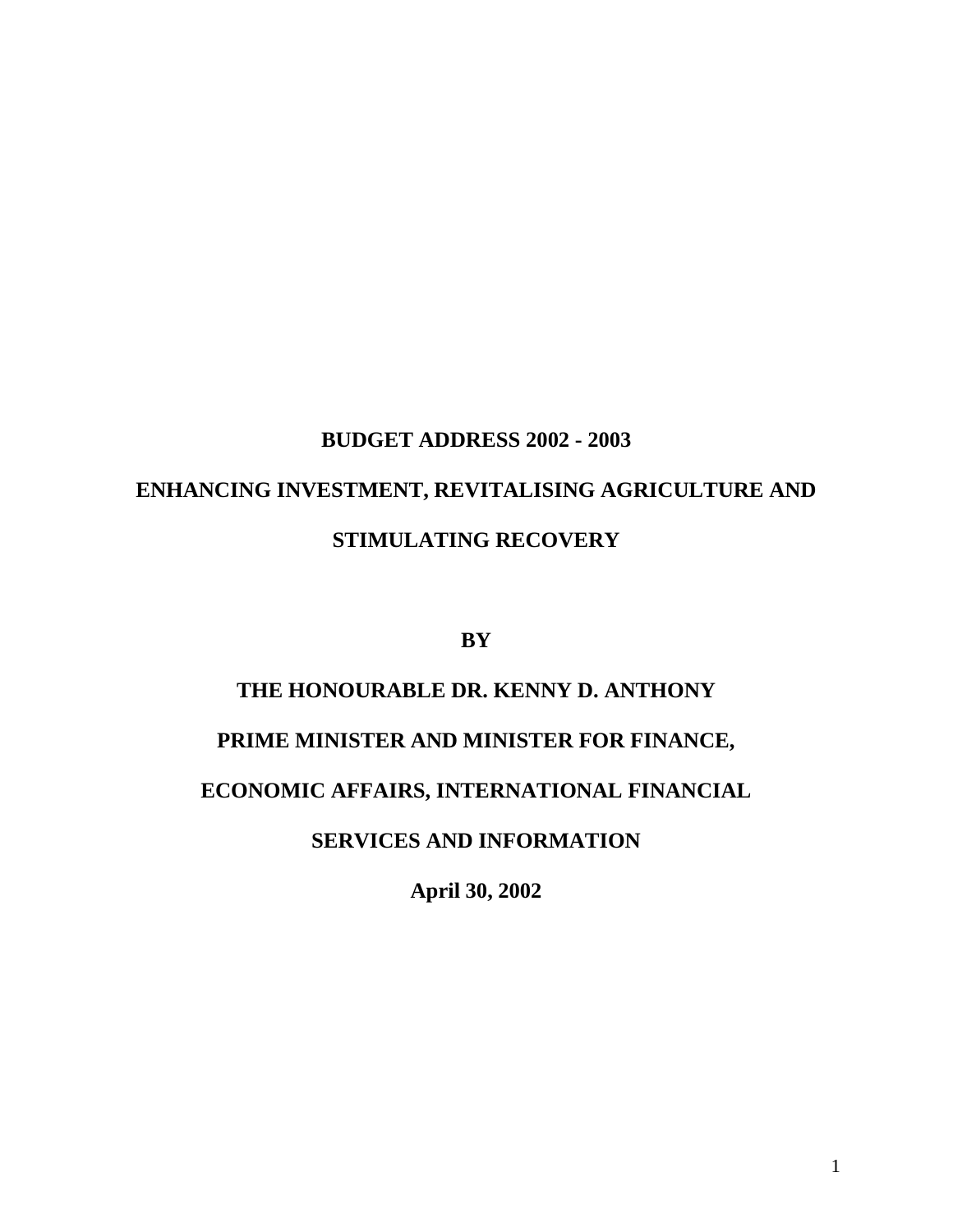#### **INTRODUCTION: A Mandate with a Heavy Responsibility**

Mr. Speaker, Fellow Members,

I rise in humility to present the first budget to this Eighth Parliament. Mr. Speaker, in December of last year, the people of Saint Lucia renewed their confidence in this Administration to guide our country through what was widely understood to be arguably its most difficult period since independence. Indeed, Mr. Speaker, the mandate which was given to us on December  $3<sup>rd</sup> 2001$  was a clear and unambiguous indication that the people of Saint Lucia understood the enormity of the challenge which lay before us. It is because of their grasp of the seriousness of the global challenges confronting us, that the people of Saint Lucia made the sensible and historic decision to entrust us once more, with the task of charting the path for the social and economic advancement of our people and country in these turbulent times.

Let me assure you Mr. Speaker, that the members on this side of this Honourable House have not underestimated the enormity of the responsibility which has been placed on our shoulders. We take this responsibility seriously. We fully intend, Mr. Speaker, to approach our duties with the resolute commitment and resolve which the current situation demands.

I am confident, Mr. Speaker, that the statement which follows will validate the trust which has, once again, been placed in our Administration. I am also confident that, with the co-operation, understanding and commitment of all sectors of society, it will result in the balanced economic and social development to which we all aspire.

This budget, Mr. Speaker, is intended primarily to respond to the difficult global economic environment now impacting on Saint Lucia. Its main goal is to ENHANCE INVESTMENT, REVITALISE AGRICULTURE AND STIMULATE ECONOMIC RECOVERY.

As with previous budgets, inputs from the public were invited, submitted, considered and appropriately incorporated. Given the peculiarities of the current economic environment, the pre-budget process was longer, more rigorous and all-embracing. The result is a level of analysis and prescription that addresses the times we face; times that are conditioned by constantly changing world developments over which we have limited control.

#### **Exacerbating Factors**

The year 2001 was extraordinary and it deserves special mention. By the third quarter of last year, the global recession had begun to take its toll. Then the world was visited by the events of September 11, and things have not been the same since, and will never be the same.

Ours was the first government in the region to undertake an urgent revision of its earlier projections and to present a contingency plan of adjustments that had to be made in the light of the post-September 11 reality. The document entitled *"Fortifying Our Economy to Meet the New Challenges"* was presented to this Honourable House and sought to guide us through the rest of the fiscal year.

#### **Striking the Right Balance**

Mr. Speaker, since 1997, we have endeavoured to reshape and reposition our economy for the challenges facing our nation in the  $21<sup>st</sup>$  century and beyond.

Through thick and thin we have sought to strike a balance between short-term requirements and long-term needs. We have endeavoured to do what is necessary to protect our people from increased prices, to release more people from the tax net to give direct assistance to the farming community and to increase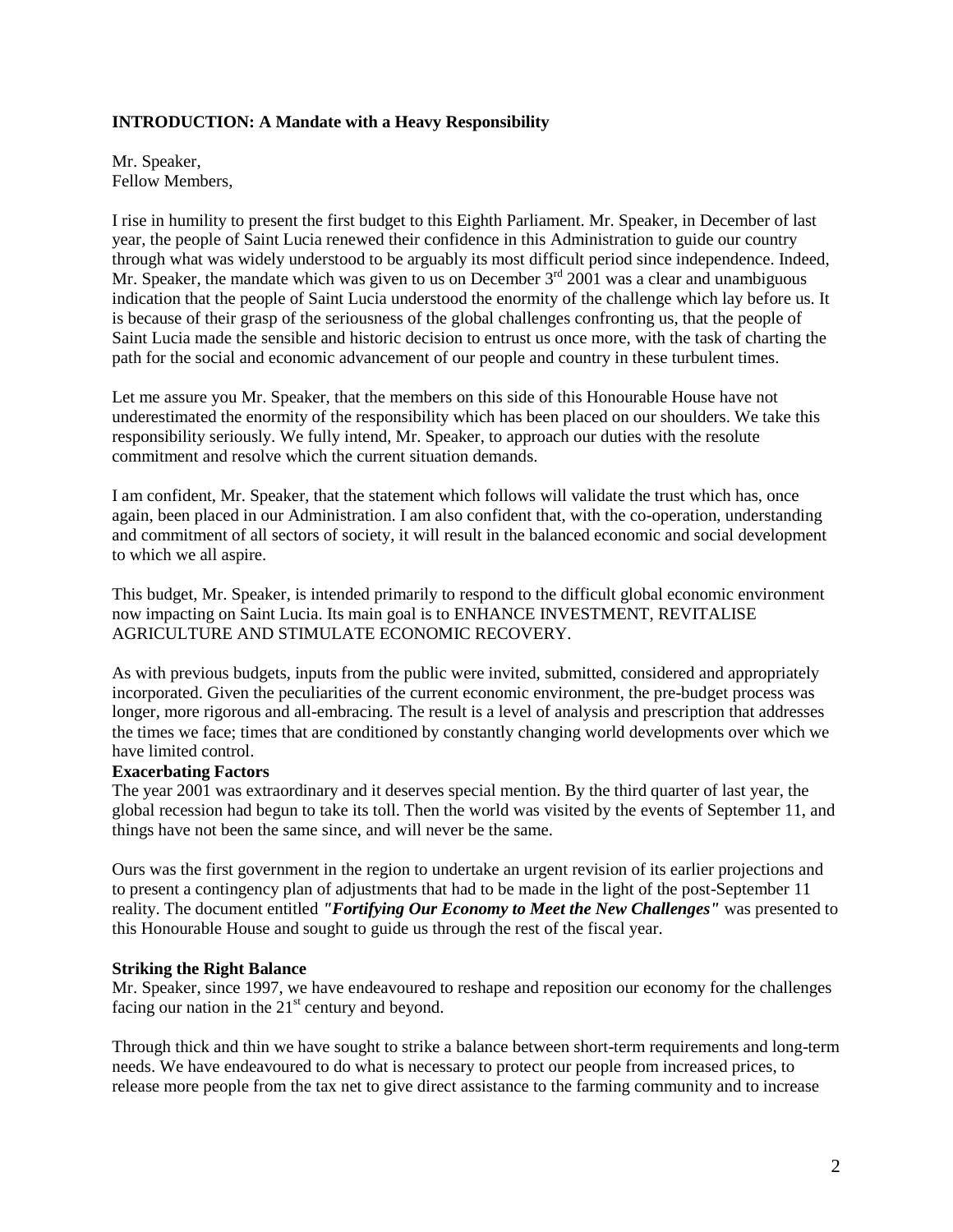concessions to local businesses. At the same time, we introduced those long-term measures that would better position us to withstand the shocks ahead.

This year's budget continues in that tradition.

We will now turn to an examination of the global environment which has been impacting upon our development efforts here in St. Lucia.

#### **A DIFFICULT YEAR**

#### **International Economic Developments**

Real growth in the global economy declined from around 4.7% in 2000, to 2.5% in 2001, the lowest in eight years. Even before the terrorist attacks in the United States, economic growth had fallen off significantly in many OECD countries.

The international economy had not fully recovered from the 1997-1999 crisis in emerging markets, when business confidence in the USA began to falter in late 2000. This carried over into 2001, marked by a significant decline in investment, particularly in the technology sector. The downturn in the US economy spread to other countries through the financial markets and via a decline in demand for exports. At the same time, the deepening stagnation of Japan's economy and the economic crisis in Argentina exacerbated the downturn.

The attack on the World Trade Centre had an immediate and pervasive effect on the world economy. Confidence collapsed, stock markets plummeted, and international trade, travel and tourism were dealt a severe blow. Subsequently, although tourism recovered somewhat in many countries, the overall impact was still catastrophic. In St. Lucia, for example, stay-over visitor arrivals declined by more than twenty thousand and total tourist expenditure dropped by around \$122.3 million.

While inflation was generally lower because of slack demand and lower energy prices, 2001 was characterised by lower real growth, growing unemployment in many countries, and shrinking world trade in real goods and services. The volume of world trade declined by 0.2% in 2001, compared to positive growth of 12.4% in 2000.

Real economic growth in industrial economies fell from an average of 3.9% in 2000, to 1.2% in 2001. The USA declined from 4.1% to 1.2 per cent, the UK from 3.0 per cent to 2.2%, Germany from 3.0% to 0.6%, Canada from 4.4% to 1.5%, and Japan from 2.2% to negative 0.4%. Growth in the European Union as a whole fell from 3.4% to 1.7%.

The economic performance of developing countries is influenced both by domestic factors and by external developments in the rest of the world. Highly open economies, such as the countries of the Caribbean, are heavily dependent on international trade. Thus, performance of a country's trading partners can have a telling effect on the domestic economy. Given the prevailing global environment in 2001, it is not surprising then, that growth in the developing countries as a whole, declined from 5.7% in 2000 to 4.0% in 2001. Moreover, the countries of Central and Eastern Europe, as well as Russia and the Commonwealth of Independent States (the countries of the former Soviet Union), experienced lower growth of 5.0% in 2001, compared to 6.6% in 2000.

In general, most countries experienced a slowdown in the rate of economic growth, with many of them descending into recession.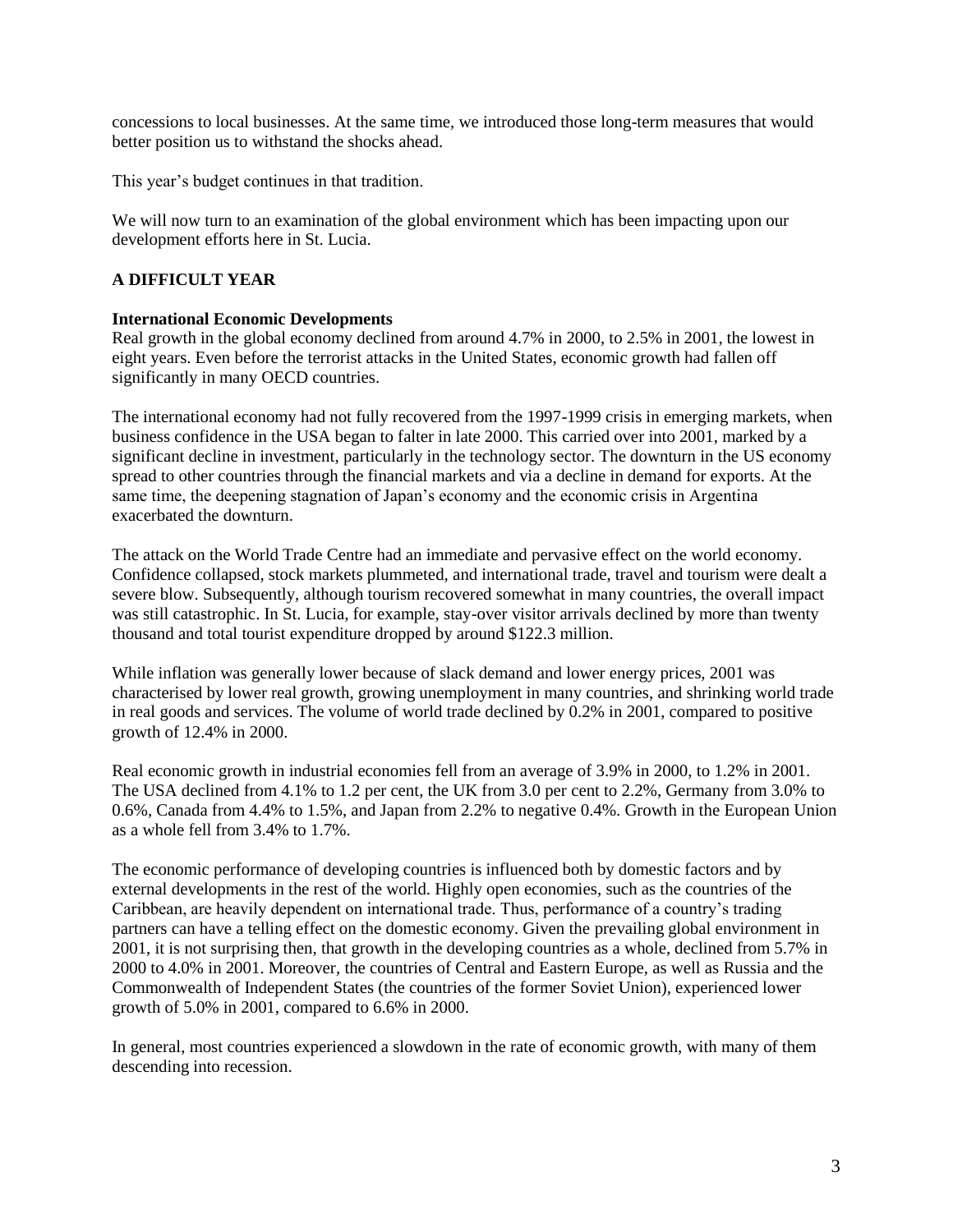With many of the underlying factors still unresolved, the prospects for recovery in 2002 are uncertain. Some economists and major international institutions believe that the recession may have already bottomed out (at least in the USA), and that world growth will be higher this year. The more pessimistic argue that severe weaknesses in the economies of the USA, some European countries and other regions will postpone that recovery.

For example, the buoyant consumer demand which significantly cushioned the U.S. economy in 2001 may not be sustainable. Both consumers and investors are heavily indebted and may be severely constrained in their capacity to provide a spending stimulus to the economy. Political instability in the Middle East, high and volatile oil prices, high levels of public and private sector debt in many countries, and economic crises in Japan and Latin America (particularly Argentina and possibly Brazil), could delay a return to buoyant growth.

We believe that, barring unforeseen shocks, our own economy, which derives strength from the fact that it is moderately diversified, will be stabilised towards the end of this year or early next year, after which we will begin to see the green shoots of growth. However, this will not happen automatically, and collectively we must work hard and be reasonable in our demands in order for that goal to be achieved. **REGIONAL ECONOMIC DEVELOPMENTS**

The global recession has also had a significant adverse impact on the regional economy. The performance of most Caribbean Community economies declined in 2001, with at least five of them (including St. Lucia), experiencing negative growth. Barbados declined by around 2.8%, after eight years of growth averaging 2.9%. Dominica's decline is estimated to have been in excess of 3%, with Montserrat and Grenada experiencing negative growth. I shall go into greater detail on St. Lucia's performance shortly.

It is interesting that three of the five countries (St. Lucia, Dominica and Grenada), which suffered negative growth, have significant agriculture sectors. Agricultural output, exports and incomes throughout the region, were generally affected by drought and other adverse weather conditions, such as the hurricane in Belize. The low commodity prices, coupled with the exodus of producers from some agricultural sub-sectors such as bananas, further accelerated this decline.

Tourism activity from stayover visitors, already on the decline towards the end of 2000 and into 2001, was further weakened by a downturn in the last quarter of 2001. Barbados, Antigua and Barbuda, St Kitts, St Vincent, Grenada, the Cayman Islands and St. Lucia, were all adversely affected by the decline in tourism. In most countries, the growth in cruise ship arrivals could not compensate for the decline in stayover arrivals, or the heavy discounting of accommodation and other services forced upon the tourism sector.

The manufacturing sector declined throughout the region. The sector's lack of international competitiveness, combined with the global downturn, lie at the root of its unsatisfactory performance.

The fiscal position of most countries of the region deteriorated in 2001, as countries suffered revenue losses from the decline in export earnings and from the decision to delay passing on petroleum price increases. Governments were generally unwilling to cut expenditure, accumulating instead considerable debt on commercial terms, particularly from external sources. This placed additional debt service burdens on national treasuries at a time of weak revenue performance. A notable exception was Trinidad and Tobago, which enjoyed higher than expected revenue, mainly from the energy sector. However, even in that country, growth was lower at just over 4% in 2001 compared to 6.4% in 2000.

Inflation remained relatively low in most countries, in keeping with weak demand conditions, while liquidity seems to have increased somewhat as financial institutions found it harder to identify bankable projects.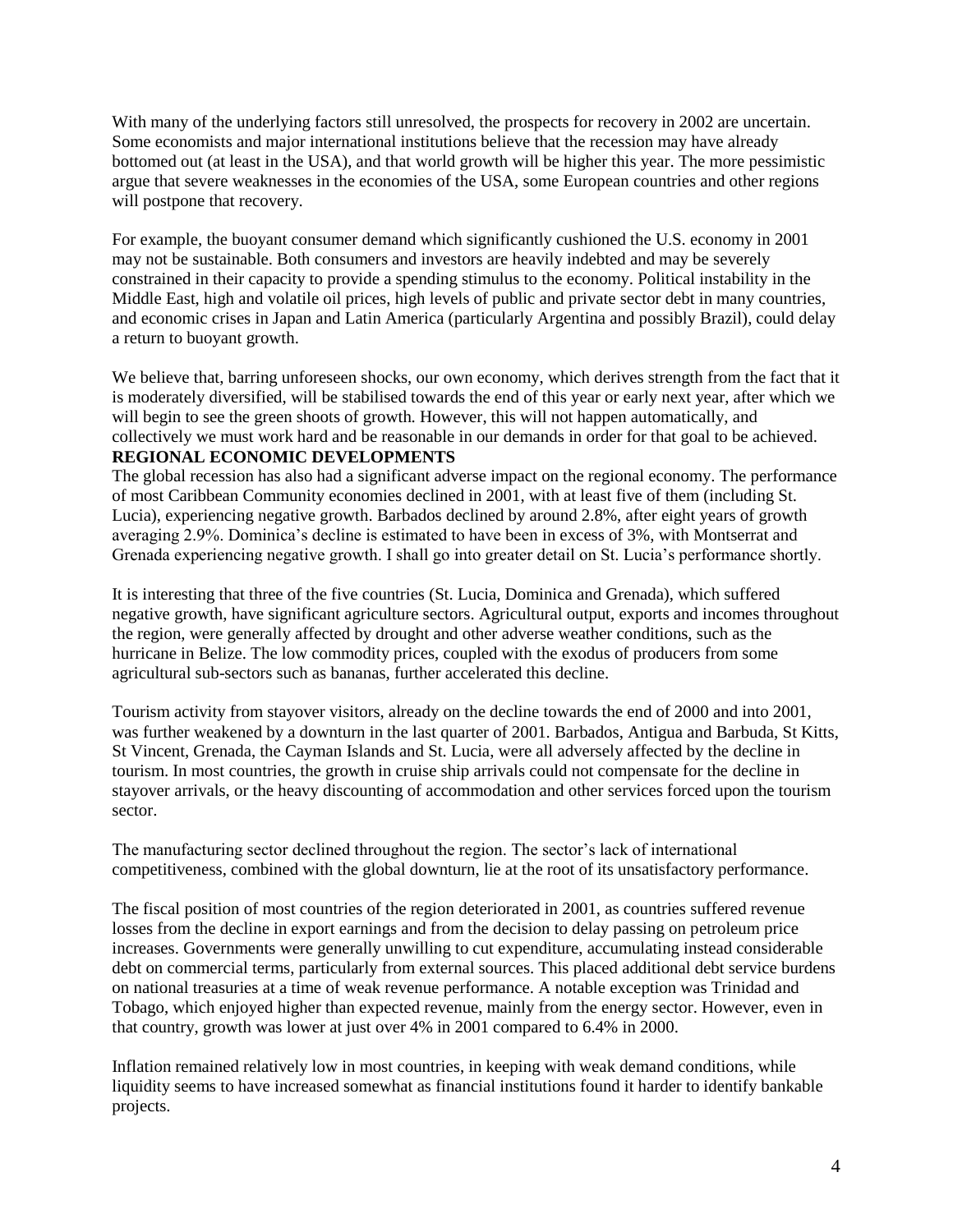In general, the OECS economies, Barbados, Belize and the Bahamas, were hit hard by the economic downturn in the world economy, exacerbated in some cases by adverse weather conditions. On the other hand, Trinidad and Tobago, Jamaica and Guyana experienced modest growth, underscored by a robust energy sector in Trinidad, the recovery of key mining, agricultural and other sectors in Jamaica, and the recovery of mining, agriculture and communications in Guyana. With the possible exception of Trinidad and Tobago, it will be a significant challenge for all Caribbean countries to sustain or enhance growth in 2002.

#### **PERFORMANCE OF THE DOMESTIC ECONOMY**

The past year has been particularly difficult for the St. Lucia economy. Following encouraging performances in 1998 and 1999 when the economy grew by 3.1% in each year, representing the highest growth recorded for the period 1993-2000, the rate of economic growth decelerated to 0.2% in 2000.

The worsening international economic climate, driven by the recessionary conditions, along with the most severe drought experienced in the past forty years, drastically affected St. Lucia's economic performance in 2001.

These external factors, which are outside the sphere of influence of domestic policy makers, stifled domestic economic activity. The rate of economic growth was estimated at negative 5.4% in 2001. Despite encouraging performances from the emerging domestic services sector, the vital foreign exchange and income generating sectors, agriculture, construction, hotels and restaurant, wholesale and retail, and manufacturing, which accounted for 56% of GDP, all contracted.

#### **Agriculture**

Following modest growth of 2.6% in the preceding year, value- added in the Agriculture Sector fell by 24.4% in 2001. This development resulted in a 1.5 percentage point decline in agriculture's share of GDP to 6%. Value-added in the banana industry declined by 4.8%, while its share of GDP fell from 3.5% to 2.2%.

Despite the attempt by Government to stabilize banana output, through the provision of additional financial assistance for the purchase of critical inputs, adverse weather conditions and leaf spot infestation induced a 51.3% decline in banana production and exports to 34,044 tonnes. This reduction in output, combined with a 5% depreciation of the pound sterling, resulted in a 52.1% reduction in banana revenue to \$41.2 million. On the positive side, fruit quality increased by 5 percentage points, whilst the Free-On-Truck (FOT) price increased by 4.7% to £460.7.

The volume of copra produced increased marginally, whilst fish production maintained its positive trend and grew by 5.7%. Livestock production expanded, and value added in this sub-sector increased by 10.3%.

# **Tourism**

The industry which was most severely affected by adverse global events was Tourism. In the past decade, this industry has emerged as the mainstay of the economy and has served as a counterbalance to the decline in the banana industry. The intricate link which exists between economic activity in our major source markets and the performance of the domestic sector, was clearly evident. The global slowdown affected both the current performance of the industry and its medium-term prospects, as increased uncertainty delayed planned direct foreign investment flows into the industry.

Influenced by the global recessionary conditions, real economic activity in tourism, measured by valueadded in the Hotel and Restaurant sector, contracted by 10.6%. Despite the contraction in value-added,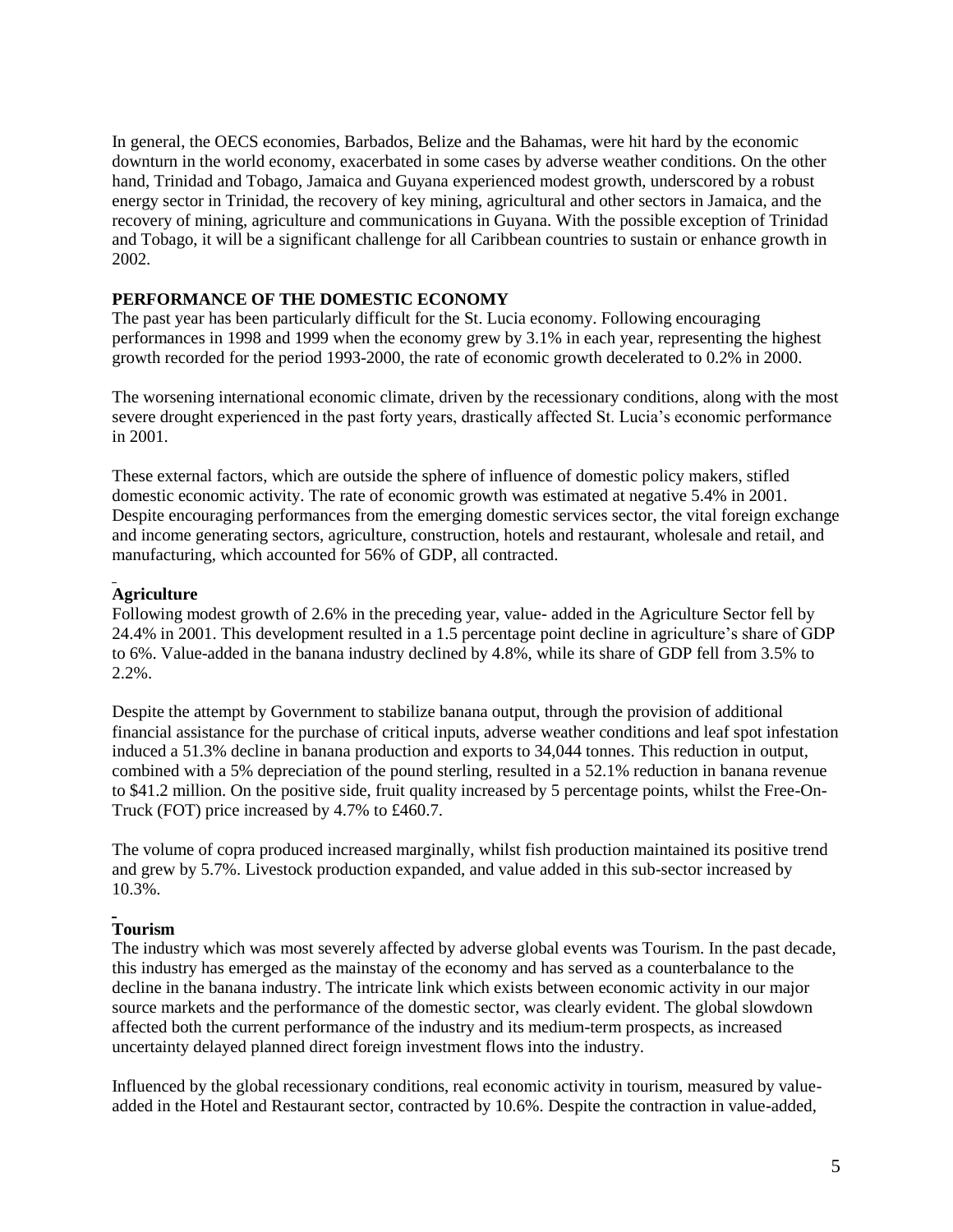the tourism industry maintained its position as the single largest contributor to GDP, accounting for 12.7% of national output.

Mobilizing additional financial support, Government acted aggressively in an attempt to reverse the adverse developments in the industry. Funds allocated for tourism marketing were supplemented by approximately \$3.7 million, increasing the total marketing budget to \$18.7 million. The success of this intervention was manifested by the generally steady recovery in arrivals, especially from the Caribbean.

Overall visitor arrivals increased by 3.2% to 749,339. The major growth impetus was cruise arrivals, which increased by 11.1%. The continued strengthening of this sector reflects St. Lucia's increasing attractiveness as a cruise destination. Implementing measures aimed at increasing the indirect benefits derived from this section of the market will remain a major focus of government policy.

The negative external developments adversely affected the stay over segment of the industry, where value added is greatest. Stay over arrivals declined by 6.5%, as arrivals from the USA, Canada and United Kingdom contracted by 6.5%, 18.1% and 16.9% respectively. Arrivals from the Caribbean market grew by 10.3%, helping to improve the overall picture. Growth in arrivals from the Caribbean was influenced by increased air access and an intensive marketing campaign launched by the St. Lucia Tourist Board.

Consistent with the contraction in visitor arrivals, average hotel occupancy declined by more than 7.0 percentage points, whilst gross tourism expenditure contracted by 15% or \$122.3 million.

#### **Manufacturing**

The manufacturing sector continued to struggle, despite the continuation of assistance in the form of consumption tax rebates, technical assistance grants and numerous other fiscal incentives. The difficulties experienced by the sector are largely associated with its uncompetitive pricing and structure. The ability of Government to provide further assistance to the sector is severely constrained by existing regional and international trading obligations.

Value Added in the sector contracted by 5%. Increases in the output value of food and beverages (5.1%), copra and copra derivatives (6.3%), were offset by reductions in the other major products, including paper products (21.3%), due to the fall in banana box demand from producers across the Windward Islands. Wearing apparel and textiles declined by 39.5% and electrical products by 41.6%. Declines in textiles, electronic and electrical products are directly related to the contraction of the U.S. economy, our principal market for these exports.

#### **Construction**

The construction sector was indirectly affected by global recessionary conditions. The reduction in the rate of domestic growth and the concomitant decline in tax revenue restricted the government's ability to execute the planned capital expenditure program. The level of uncertainty generated by global developments led to the postponement of direct foreign investment in the hotel sector, thereby restraining private sector construction activity. The Capital Works program of Central Government was frustrated by delays in the planned execution of the Roads Development Program. As far as the Caribbean Development Bank was concerned, it was business as usual with respect to the frustratingly long gestation period for projects.

The intensification of works on the National Stadium and National Cricket Ground and the commencement of Fish Landing Facilities in Soufriere and Choiseul, provided much needed growth momentum in the sector, but this was inadequate to compensate for the decline in other areas.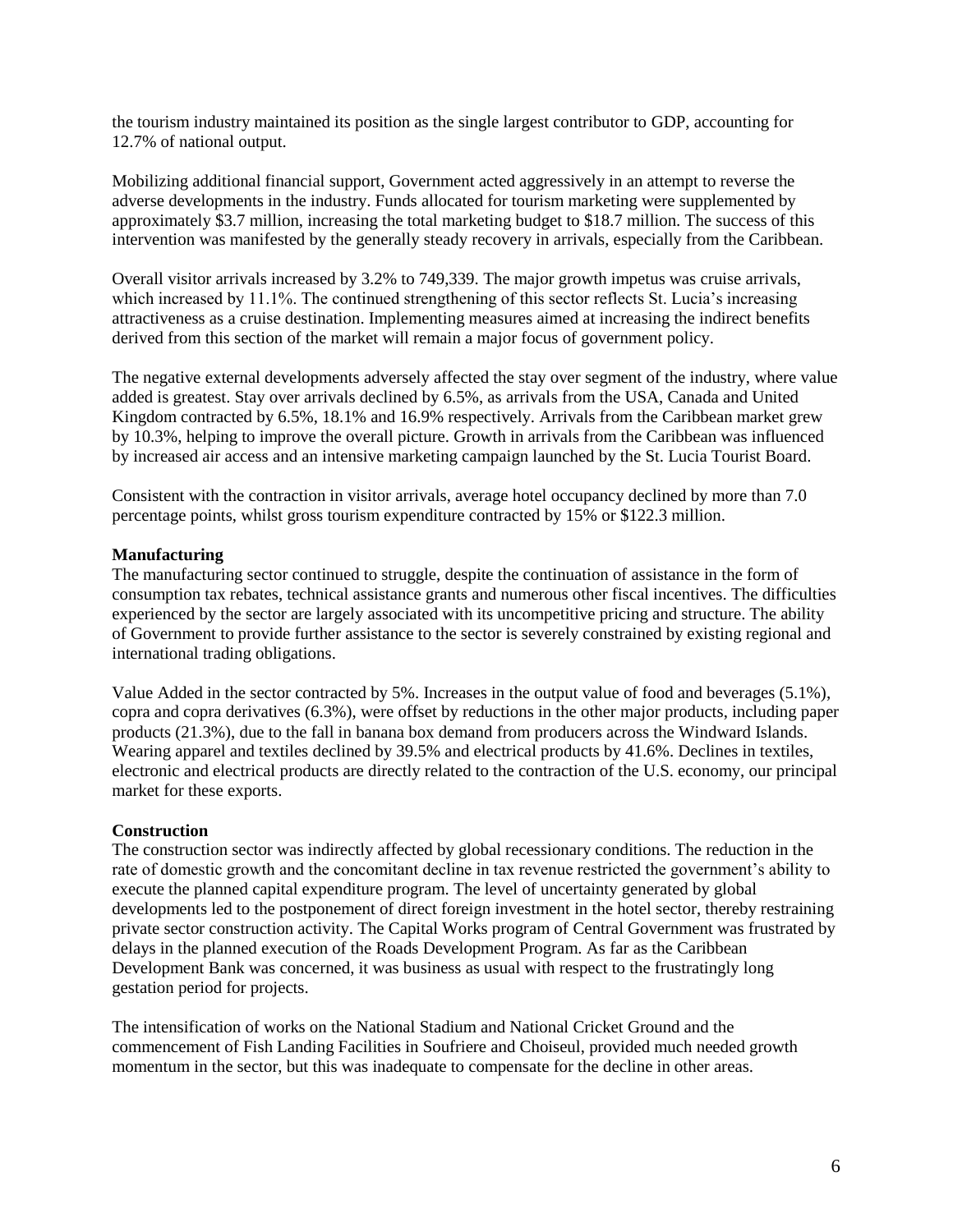Consequently, the construction sector contracted by 5%, and public sector activity declined by 7.1%, as actual Government construction expenditure fell by 27.7% or \$52.5 million.

#### **Services Sector**

The growing importance of the services sector to national output was quite evident. Despite the weak performance of the other foreign exchange earning sectors, activity in the domestic services was encouraging and highlighted the continued transformation of our economic structure. Value-added in the Communications sector grew by 11.8% compared to 5.5% in 2000/2001. Activity in the Banking and Insurance sector increased by 2.5%. Increased activity was also recorded in the Electricity and Water sector, which expanded by 3.6%.

However, the retail and wholesale sector, where performance is more directly linked to that of the banana and construction sectors, recorded a 15.1% decline in value-added. The sector's contribution to GDP declined to 11.3% and was replaced by the Banking and Insurance sector as the second largest contributor to national output.

#### **International Financial Services Sector**

The International Financial Services Sector was fully established just over two years ago and has made moderate but steady progress since then. Some 440 International Business Companies have been registered to date, of which 101 were established in 2000, 242 in 2001 and 97 for the year so far in 2002. Eight companies are international trusts, eight are insurance companies, one is an administrator of mutual funds and one is a bank.

The comprehensive legislative framework, the separation of responsibilities between the supervisory and marketing agencies and our demonstrated commitment to creating a jurisdiction of high repute, have not gone unnoticed in the international community.

(1) St. Lucia has never been on the Financial Action Task Force (FATF) list of non cooperative territories with regard to money laundering. Several of the older and more established international financial centres were included on this list and had to take measures to come off. Our laws and regulatory standards ensured that from the outset we met the highest standards and were not, therefore, considered for negative listing.

(2) In addition, St. Lucia was removed from the OECD list of territories with harmful tax practices in March 2002. This was achieved with acknowledgement by the OECD in a press statement that St. Lucia "largely satisfied the OECD key principles of transparency and exchange of information". The Caribbean Regional Technical Assistance Centre (CARTAC), had this to say in its paper on a strategy for strengthening the supervision of the OECS Financial System: "with the exception of St. Lucia, the legislation governing the operations of the offshore sector is generally deficient despite a number of amendments."

These observations have validated our efforts at ensuring that Saint Lucia remains a "zone of integrity". As our economy continues to adjust and modernize from agriculture to services, it is hoped that the Financial Services Sector will, in the future, make an even more important contribution to our national development efforts.

#### **Money and Prices**

In keeping with the slowdown in domestic and global activity, inflationary pressures subsided. The rate of inflation, measured by the percentage change in the twelve month moving average, declined to 2.1% in 2001 from 3.6% in 2000. In the recent past, Government has used the price of petroleum as one of its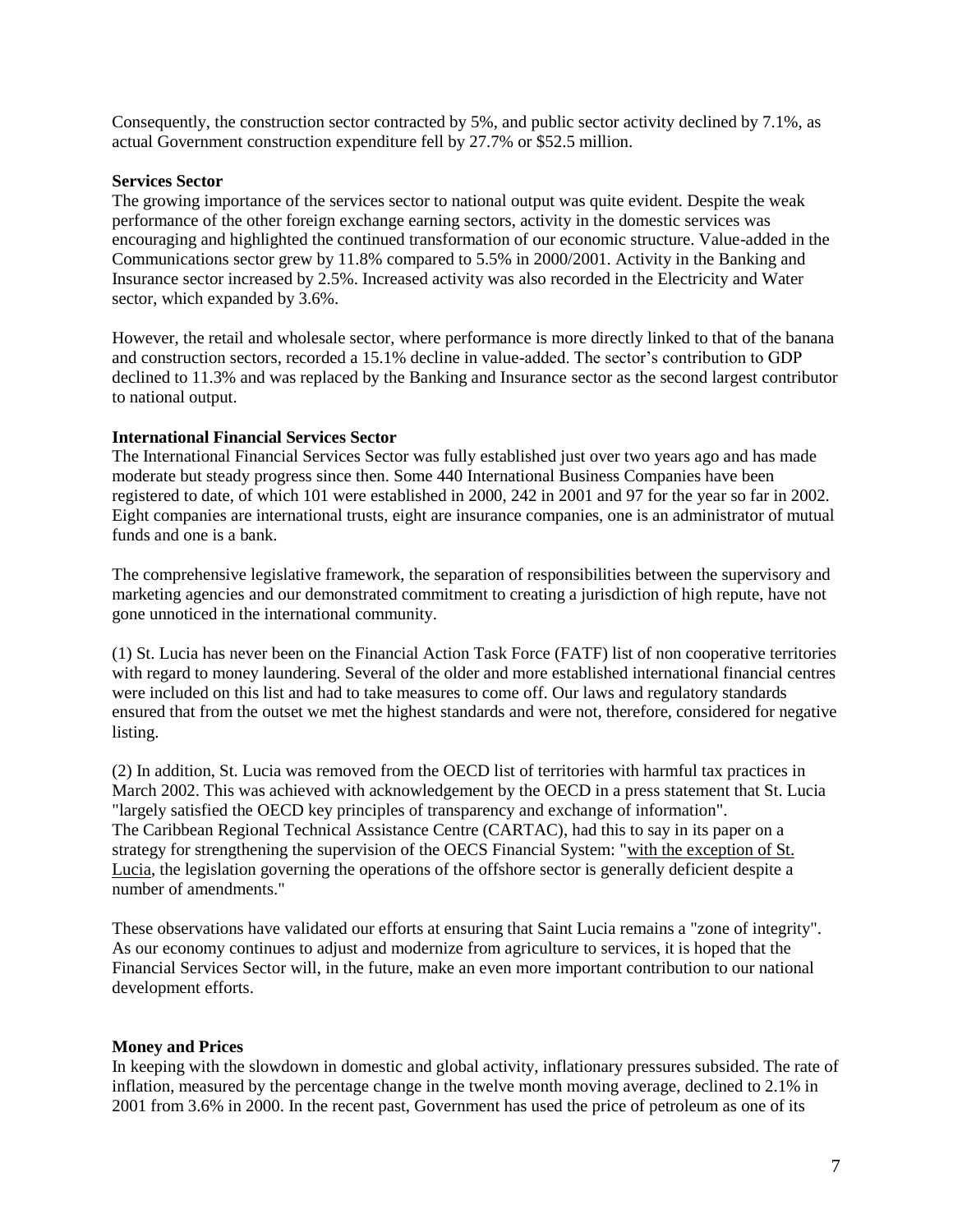instruments to contain inflation. The current recessionary conditions have exerted downward pressure on the price of non- petroleum products, thus concerns about inflation have lessened. This development now requires a shift in government policy from inflation containment to revenue enhancement.

Money supply expanded by 4.7%. Of this, private sector demand deposits, savings deposits and time deposits grew by 0.2%, 6.4% and 8.9% respectively. Domestic credit grew by 15.5%, while outstanding credit to the private sector grew by 4.1%. Business credit grew by 5.1%, However, lending to agriculture, tourism, manufacturing and the distributive trade sector all registered declines.

Liquidity in the banking system improved, as the Loan to Deposit Ratio declined by 2.0 percentage points to 92.8%. St. Lucia continued to accumulate foreign reserves, albeit at a slower rate. Our imputed share of Central Bank reserves now stands at \$117.3 million.

#### **Fiscal Operations**

There is a direct correlation between growth in nominal GDP and Central Government Revenue. In periods of declining economic activity, the volume of imports contracts, triggering a decline in revenue from consumption tax and import duty. Recessionary conditions are also associated with declines in corporate profitability and employment. These also produce concomitant reductions in corporation and income tax collected by Government.

Consistent with developments in the real economy, government's current revenue declined to 24.7% of GDP from 26.1%. The increased demand for social services and the strategic policy adopted to maintain the level of employment in the public service, caused current expenditure to increase from 20.8% to 23.1% of GDP in 2001. The increase in the ratio of Current Expenditure to GDP reflects the absolute decline in national output.

Central Government capital investment in the social and economic sectors declined from 7.3% to 6.5% of GDP. The decline in investment spending was partially attributable to a reduction in the level of Government Savings.

Despite the implementation of expenditure controls, the steep decline in revenue associated with the economic contraction frustrated attempts at achieving fiscal targets. The Current Account balance declined from 5.3% of GDP in 2000 to 1.6% in 2001.

The level of Government savings generated was clearly inadequate and below the enviable standard previously established by this administration. However, given the prevailing international economic environment, the realization of positive savings is, nevertheless, a noteworthy achievement and demonstrates an ability to manage public finances in difficult circumstances.

I will now highlight some of our performance indices.

#### **Performance Indices**

|                                                 | <b>Target</b>          | Actual |
|-------------------------------------------------|------------------------|--------|
| 1. Central Government Savings to GDP            | Min $3%$<br>Desired 5% | 1.4%   |
| 2. Central Government<br>Current Revenue to GDP | Min 26%                | 24.7%  |
| 3. Central Government                           | Max 25%                | 23.1%  |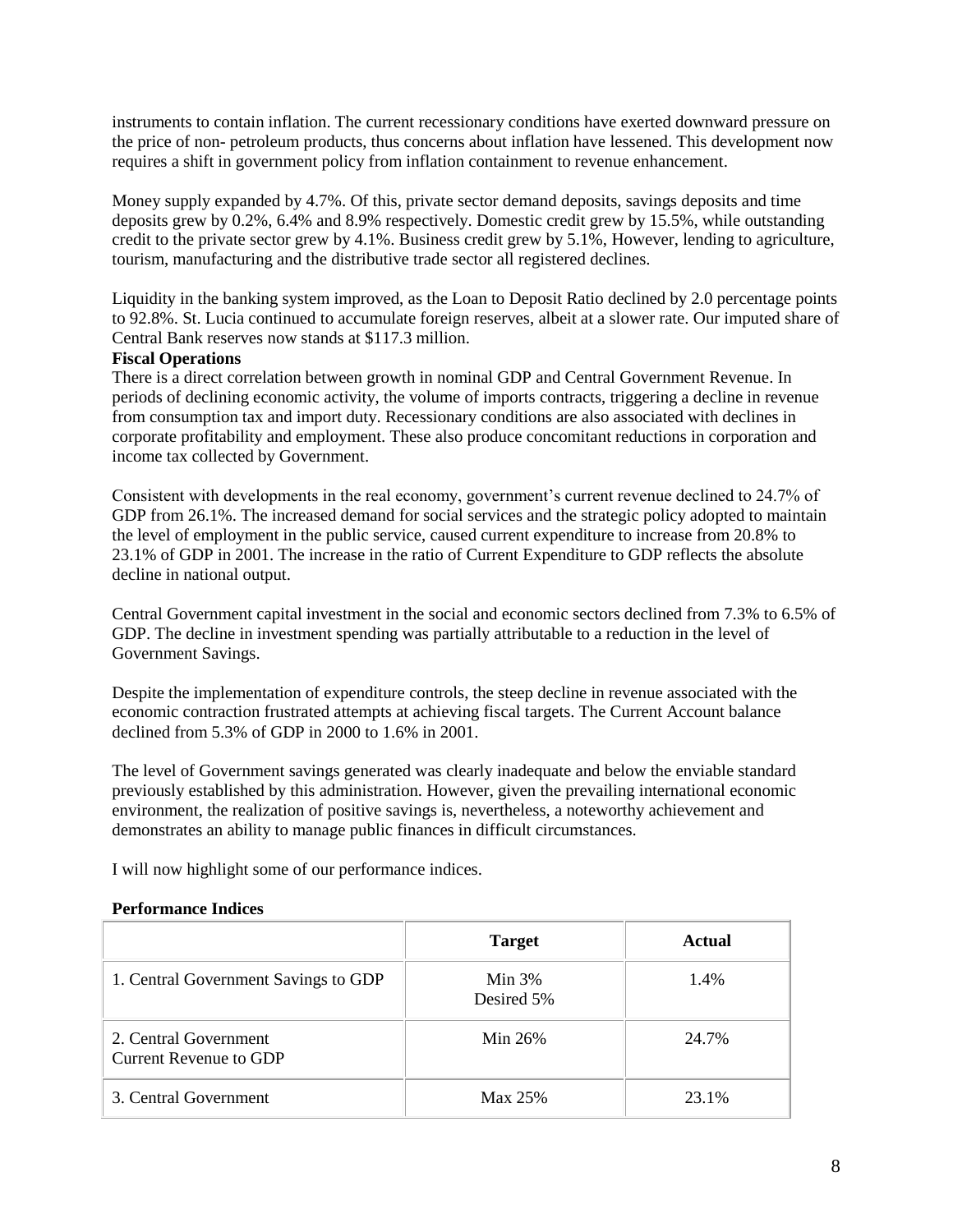| Expenditure to GDP                                                       |            |          |
|--------------------------------------------------------------------------|------------|----------|
| 4. Public Sector Savings to<br><b>GDP</b>                                | Min 7.8%   | $6.02\%$ |
| 5. Central Government Capital<br><b>Expenditure to Total Expenditure</b> | Min $30\%$ | 25%      |

The established targets provide a useful barometer to measure fiscal performance. However these targets are heavily influenced by the performance of the domestic economy. The inability of the Government to attain four of the five established benchmarks is largely related to the reduction in Current Revenue. The decline in revenue impacted negatively on the level of savings and consequently, Capital Expenditure. Central Government Expenditure to GDP, the only benchmark which was not directly influenced by revenue performance, was easily attained. The ratio of Central Government expenditure to GDP was 1.9% below the targeted maximum. Thus, despite the reduction in GDP, tight expenditure control ensured that this target was achieved.

#### **Debt Management**

A primary role of Government is the provision of public goods and services, which contribute to the longterm development of the country. It is very important for Government to allocate adequate resources to the enhancement of the human and physical capital stock. Such enhancement reduces the capital-labor ratio, increases productivity and creates an environment conducive to private sector development.

The resources required to pursue this worthy objective are not all available domestically. Therefore, they have to be acquired from external sources and financed with loans or grants. Grant funding of the magnitude required is simply not available and Government has to borrow to finance such development. Borrowing externally to finance development is certainly not unique to St Lucia. It is a critical component of development planning in all developing countries.

In accessing external funds on the private market, however, Government remains mindful of the need to ensure debt sustainability. Accordingly the debt position is being constantly monitored.

#### **PROSPECTS: A DIFFICULT UPWARD CLIMB**

Mr. Speaker, we are all aware that the St Lucia economy has gone through a very turbulent period. Indications are that the worst is over but the upward climb will be difficult. To confront the challenges posed by the current situation, the government has designed and will implement a comprehensive set of policy measures aimed at revitalizing the economy. These measures, along with the anticipated recovery of the United States and world economies, are expected to stimulate domestic output and income.

In this context of adjustment, we note that the IMF recently revised its global growth projections upward by 1.3 percentage points to 2.0%, in consideration of improved growth prospects for the U.S. economy. The government intends to maximize the possible gains from this scenario by increasing its investment in tourism marketing. Thus, assuming that the U.S. growth momentum is sustained, stay-over tourism arrivals are expected to show significant improvement.

The process of liberalizing the telecommunications industry is nearing completion. The issuance of licenses to various operators in the domestic market is likely to spur investment in that sector, thereby generating income and employment opportunities.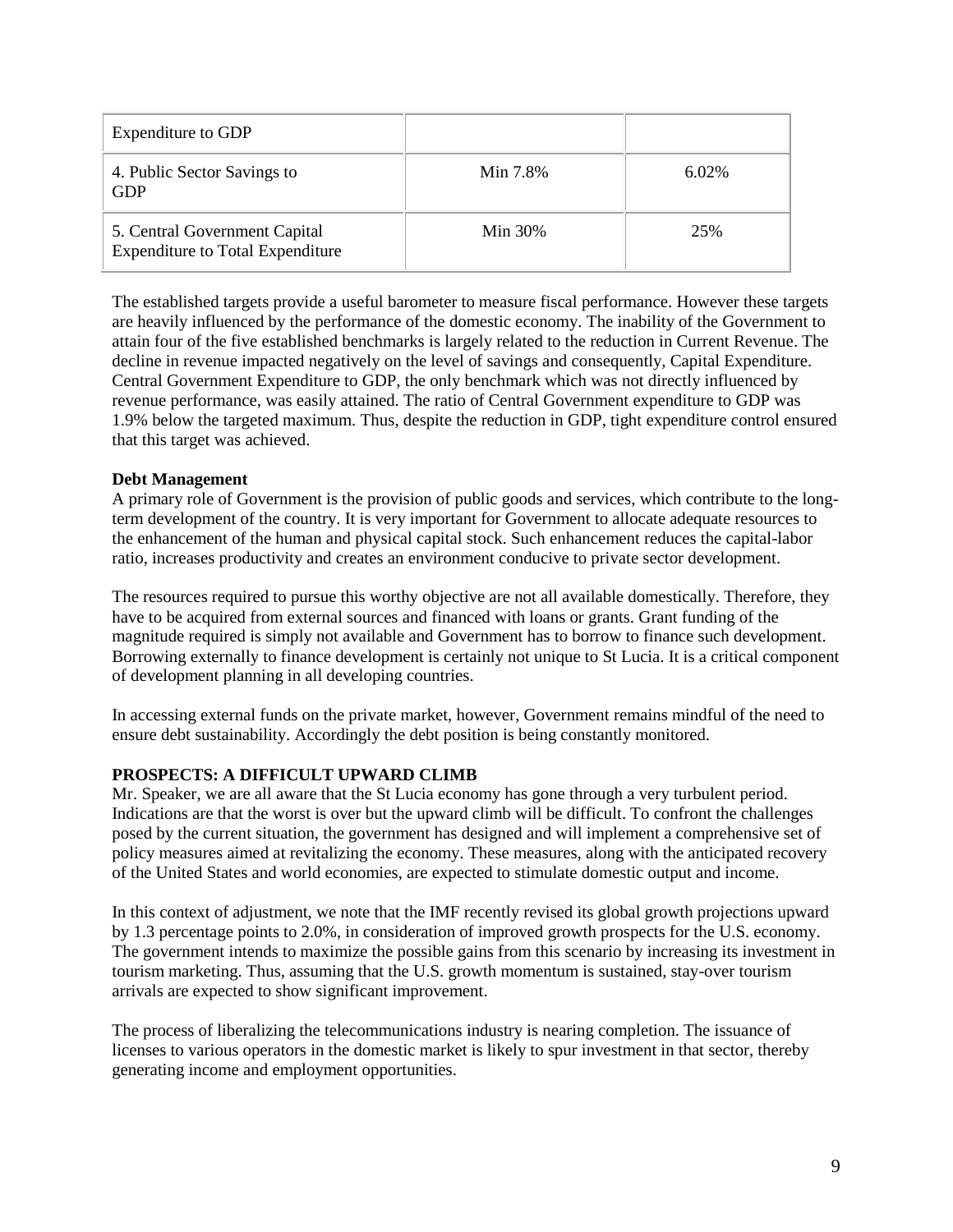After being devastated last year by the worst drought in forty years when production plummeted to a low of 400 tons in week 27, banana production has surged to pass the 1000 ton mark per week. Due credit must be extended to our tried and tested farmers.

The implementation of the much delayed Road Development Program is expected to inject approximately EC\$60 million into local construction. As our economic uncertainty diminishes, a number of delayed hotel expansion projects are likely to come on stream. These activities will substantially boost domestic construction, generating growth and employment activity. Meanwhile, significant investments in irrigation and drainage infrastructure, increased confidence and greater access to essential inputs are expected to fuel a significant expansion in the banana industry.

We are encouraged also by the fact that St. Lucia's core macro-economic fundamentals remain intact. St. Lucia's currency, the EC dollar, is strong, with the effective foreign reserve backing in excess of 90%. The continuance of this very successful exchange rate regime should be a source of confidence to the private sector.

Accordingly, government fiscal operations will focus on maximizing revenue collection through improved efficiency and the minimization of expenditure. The key objective of fiscal policy will be the continued generation of savings by Central Government.

The existing fiscal and monetary policy framework ensures that the St. Lucia economy, the most diversified in the OECS, is well poised for a gradual turn around. Obviously, this year will be a period of stabilization rather than dramatic growth. It will be difficult, but with the policy mix which this government proposes, the economy is expected to record positive growth towards the end of this year or early in 2003.

We must, nevertheless, remain aware that a number of factors at the domestic and international level could retard our recovery. Domestic dangers include excessive wage demands, resulting in a resumption of inflation pressures and a reduction in international competitiveness. This is clearly not the appropriate time for workers to lobby for unrealistic wage hikes. Borrowing by the central government to finance current expenditure is to be avoided. Equally unhelpful is the unwillingness by overly cautious banks to finance viable investment projects at reasonable interest rates. To counter this reluctance, the private sector must seek to utilize the recently established Eastern Caribbean Stock Exchange to raise equity financing.

The inability of the business and household sectors to obtain adequate financing at a reasonable cost, will have an adverse impact on the magnitude and pace of economic recovery in St. Lucia. The banks and financial intermediaries have a pivotal role to play in oiling the wheels of growth, and their actions can accelerate or retard economic expansion.

It is true that the banks have taken a step in the right direction by working with some of their clients to restructure their debts. However, those efforts have not been extensive enough to have a significant and lasting effect on the economy as a whole. There is a need to ease the burden on many more businesses and households, so that a critical mass is reached and the recovery gets underway.

The banks cannot, of course, do it on their own - no single entity or sector can. However, we must all work together to secure a return to growth as quickly as possible. The banks must explore every avenue in an attempt to improve bank efficiency, lower interest rates and reduce other costs to their customers and the economy at large.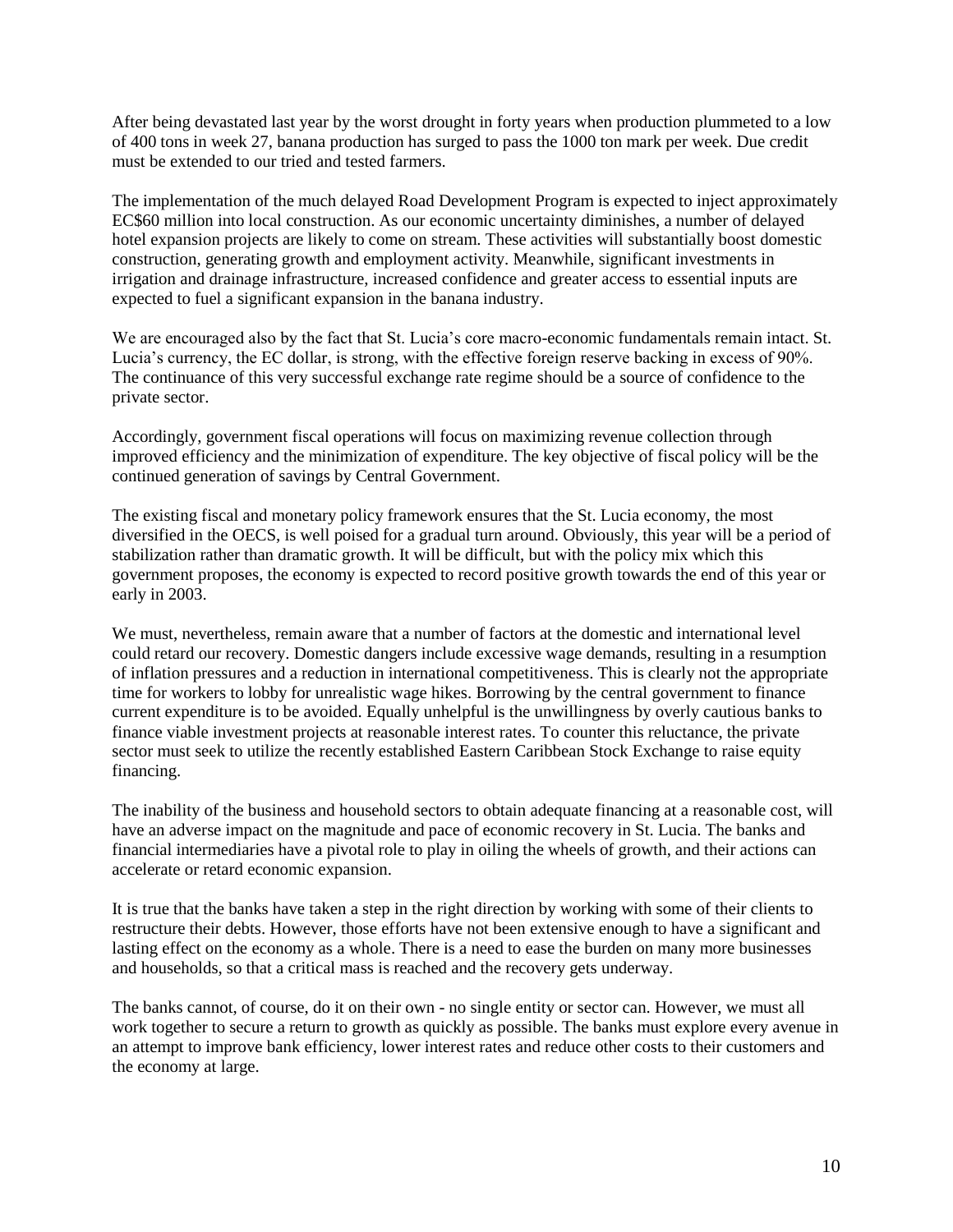These are a few examples of key domestic risk factors, which fortunately can be managed by domestic agents. On the international front, downside risk associated with increased oil prices and weakening economic performance of major export markets, are all real possibilities which domestic policy cannot influence.

# **INVESTMENT FOR ECONOMIC STIMULATION**

Mr. Speaker, Government accepts that it must lead the way in stimulating the economy. An economy may be stimulated by increased investments and with a prudent but appropriate mix of fiscal and monetary policies. Fortunately or unfortunately, we can only use the tools of investment and fiscal policy.

The Public Sector will lead the way with the following investments:

(1) Construction of modern fish landing facilities in Soufriere and Choiseul. Thanks to the generosity of the Government of Japan, the facilities will be constructed at a cost of \$44.67 million.

(2) Commencement of the Road Development Programme by July 2002. A provision of approximately 60 million dollars has been made in the Capital Estimates. The contract to undertake construction of the Vieux Fort/Soufriere highway will be announced this week.

(3) Construction of four new Police Stations, financed under the BOLT arrangements with NIPRO, at a total estimated cost of \$5.7 million.

(4) Construction of a new fire station in Vieux Fort, at a cost of \$2.03 million, through a BOLT arrangement with NIPRO.

(5) Ongoing construction of the Vieux Fort Police Station at an estimated cost of \$6.2 million.

(6) Ongoing construction of the new jetties at Laborie and Canaries at the cost of \$2.6 million.

(7) Commencement of construction of: (a) a new primary school at Union, at a cost of \$7.5 million; and (b) a new Technical Institute at Ciceron, at a cost of \$6.1 million. The Vieux Fort Primary (Technical Institute) will be completed at a cost of \$3.2 million.

(8) Commencement of the CDB - financed housing programme, costing \$13.8 million.

(9) Commencement of the reservoirs and installation of irrigation and drainage networks in the banana areas of Roseau, Cul-de-Sac, Canelles and Mabouya Valley at a total cost of \$9.677 million. These investments, Mr. Speaker, will be supported by major private sector investments, particularly in telecommunications and tourism. It is anticipated that the new telecommunication operators will invest over \$150.0 million dollars to establish their operations, and will provide new employment opportunities. The construction industry is also expected to benefit.

In the tourism sector, Government expects that the long awaited extension to Sandals Halcyon will commence in November. Preliminary work will, hopefully, start on the design and eventual construction of a Beaches Hotel by the Sandals Group in Vieux Fort. Construction work continues on the expansion of Anse Chastanet hotel in Soufriere. The Soufriere South bay hotel and marina project is in its design phase. This investment, valued at approximately U.S. \$75.0 million is being facilitated by the Government.

Government has also approved a charter for the establishment of a new Medical University, to be constructed in Black Bay, Vieux Fort.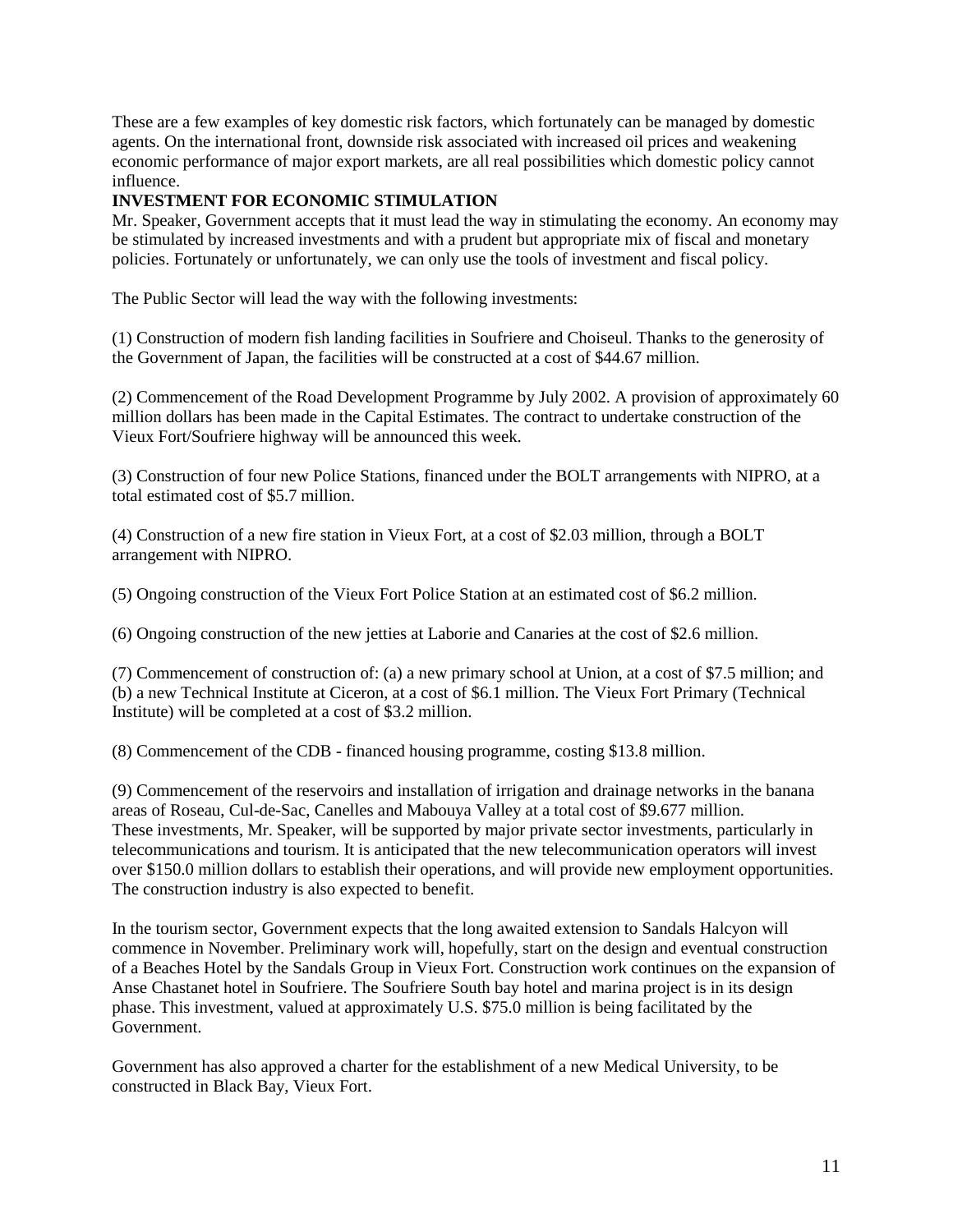All in all, Mr. Speaker, the economy will receive a healthy injection of investment flows this financial year.

## **STRATEGIC OBJECTIVES OF FINANCIAL PROPOSALS**

From what I have said so far, it should be clear that the financial and institutional proposals of this budget virtually select themselves. This budget has four broad objectives:

#### Firstly, **restoring and strengthening fiscal stability**;

Secondly, **stimulating economic activity in the short term** so that Saint Lucia can return to a real growth path by the fourth quarter of the fiscal cycle;

#### Thirdly, **enhancing investment prospects** by,

(a) reducing and eliminating where possible, institutional barriers and hindrances to investment; and

(b) engaging in more direct and strategic investment by Government; and

Fourthly, **revitalizing and strengthening the agricultural sector**, particularly the continuing increase in the production of bananas.

These initiatives will be undertaken simultaneously with policies of fiscal consolidation. Resources will continue to be directed away from consumption and towards investment in productive sectors. Government will continue to apply a combination of expenditure reduction and expenditure switching policies. Precisely how these policy underpinnings will be implemented will be explained in due course.

#### **ENHANCING INVESTMENT PROSPECTS**

Mr. Speaker, every economy needs to be fed and nourished by investment, whether generated internally or externally. We cannot continue to build and maintain walls to protect us against foreign investment. **REPEAL OF EXCHANGE CONTROL ORDINANCE AND EXCHANGE CONTROL (Securities) Order 1994**

Mr. Speaker, in an era when it was fashionable to control foreign exchange transactions, the legislature enacted, in 1951, the Exchange Control Ordinance, now Chapter 180 (Vol. 111) of the Laws of Saint Lucia. The legislation contains restrictions on persons, including Saint Lucians, issuing, transferring and substituting securities registered in Saint Lucia. "Securities" include shares, stocks, bonds, debentures, debenture stock units under a unit trust scheme and even shares in an oil royalty. This Ordinance is anachronistic and inconsistent with the spirit of the times. It was intended to satisfy colonial objectives, in colonial times.

The Exchange Control (Securities) Order 1994, sought to ameliorate the provisions of the Ordinance by allowing the issue and transfer of securities providing only, that the persons transferring or issuing are, or have been, resident in Saint Lucia or in the scheduled territories of the OECS, Barbados, Jamaica and Trinidad and Tobago. In effect, a person outside those countries may not confidently invest by purchasing shares in any company in Saint Lucia because he or she is not free to deal with them without the prior permission of the Government. This is a major disincentive to direct foreign investment in Saint Lucia. The Government proposes to review this Ordinace, with a view to inviting Parliament to consider repealing it.

#### **ESTABLISHMENT OF OFFICE OF INVESTMENT CO-ORDINATION**

Mr. Speaker, sourcing investment is one challenge, facilitating it is another. Unfortunately, Saint Lucia has acquired an unflattering reputation for red tape, procrastination, and insensitivity. Investors are required to work with several agencies of Government without technical support or guidance. The process is complex, bewildering and often frustrating. Typically an investor in the tourism sector must endure a sequence of applications and approvals of which the Ministry of Tourism is only one stop along the way.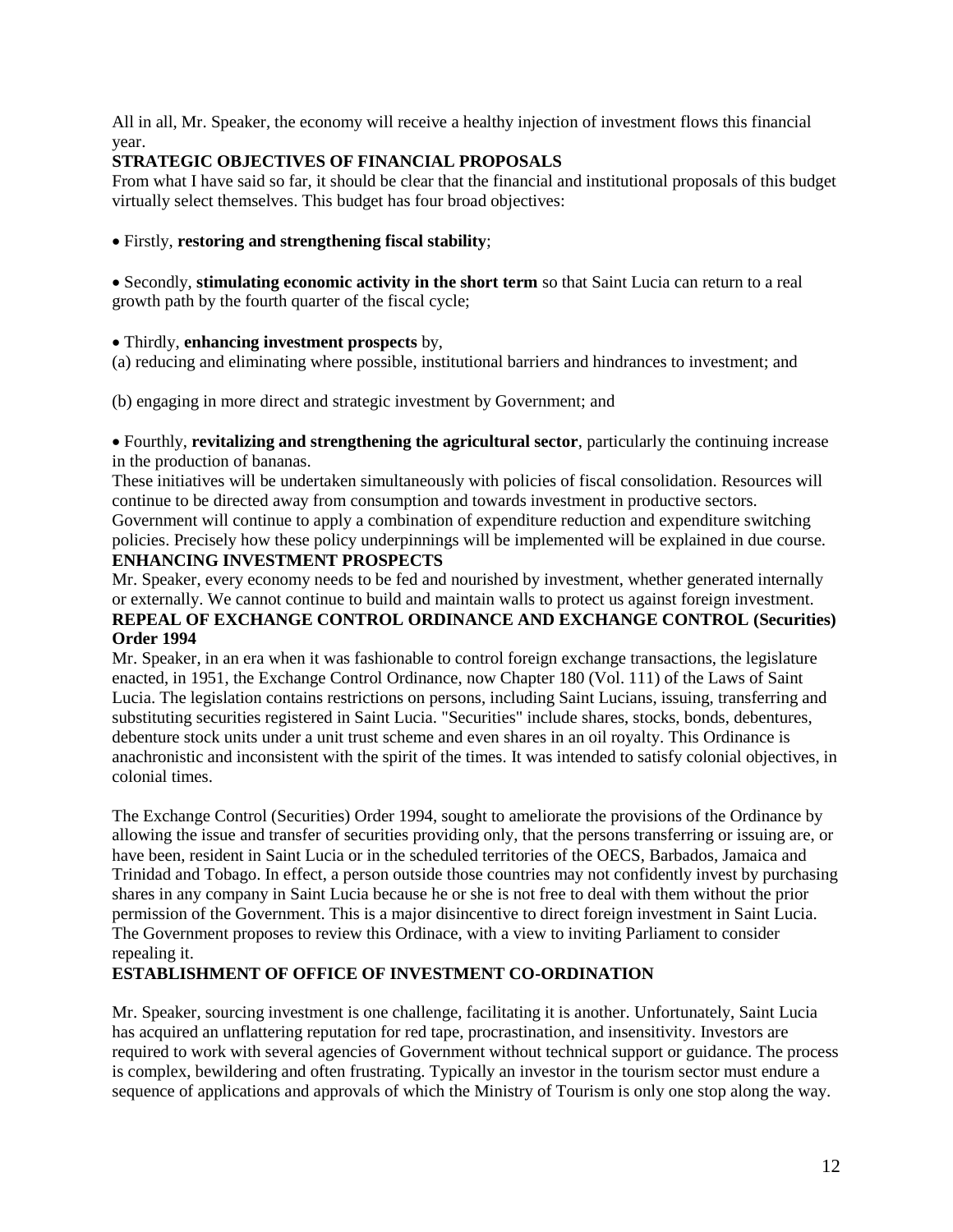The investor has to seek an Aliens Landholding License to purchase land. This involves the Ministry of Planning, the Cabinet and the Attorney General's Chambers. Then planning approval has to be secured, whether in principle or otherwise. Arrangements have to be made with Customs for duty free concessions for imported goods. Complete approval may take anything from five months to two years in extreme cases.

Mr. Speaker, I propose to deal with these problems directly by the following:

1. Establish in the Ministry of Commerce, Tourism, Investment and Consumer Affairs an Office of Investment Co-ordination. This office will be the focal point for the investor, whether local or foreign. Personnel of this office will work hand in hand with investors, virtually walking through the system with them to secure the necessary government approvals.

This office and the NDC will serve different clientele, but there will be complementarity between the services offered. This office will be operationalised on or before July 01, 2002.

2. Subject to the approval of Cabinet, I propose to streamline applications for Aliens Landholding Licenses in respect of investment in manufacturing, tourism and tourism-related products and services. Applications for investment will be made through the Office of Investment Co-ordination. All other applications related to the purchase of land and property will continue to be channeled through the Ministry of Planning.

# **REFORM OF WORK PERMIT LEGISLATION**

For some time now, Mr. Speaker, the Government has been contemplating reforms to the Work Permit Legislation. In 1997, the Government increased work permit fees from \$1,000 to \$2,000 for Caricom countries; from \$1,500 to \$4,000 for citizens of the Commonwealth countries; and from \$2,000 to \$5,000 for citizens of other countries**.** These increases have yielded revenue in the past year of \$1,857,451.00**.** It is our intention to present to Parliament a new Bill which will substantially reform the law governing the issuance of work permits. Under the new Bill, it is intended to link work permits to specific designations within applicant companies. That is to say, an employer would be able to fill a position created by the departure of a holder of a work permit without having to reapply. This would be valid for the remaining period of the original work permit granted to the original applicant, provided that fees are paid for the replacement.

# **REVIEW OF ALIENS LANDHOLDING LEGISLATION**

Mr. Speaker, as we march towards a regional Single Market and Economy, Saint Lucia will be required to join other Caricom States and repeal legislation requiring Caricom nationals and companies to obtain aliens landholding licences before they can register companies or purchase shares in companies, or purchase land for purposes of investment. Other Caricom states will be required to grant Saint Lucians similar rights and privileges. I wish to assure Honourable Members that this Government will jealously guard our patrimony and will ensure that the legislation is enacted on the basis of reciprocity. Caricom nationals shall receive no more and no less latitude than their Governments extend to Saint Lucians.

The advent of the Single Market and Economy will compel a revisit of the recently enacted Aliens Landholding License Act, No 9 of 1999. Government will also take the opportunity to perfect the imperfect.

In order to spur investment it is necessary to remove restrictions on the purchase and disposal of shares. Shares in companies should be freely acquired and sold in St. Lucia.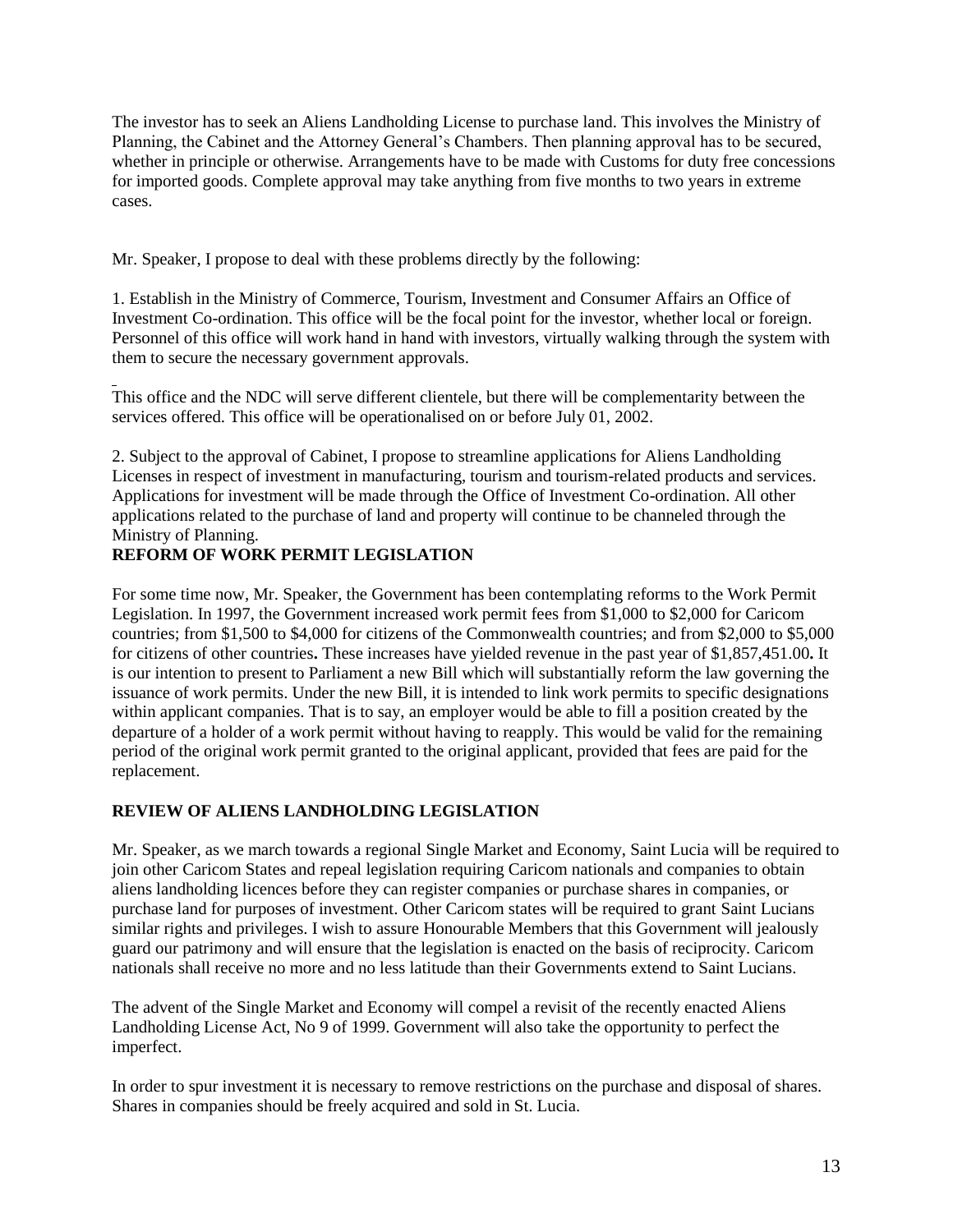The revised legislation will thereby re-focus on its original target, that is, monitoring the sale and /or lease of land to non-nationals.

# **ESTABLISHMENT OF EQUITY FUND**

Experience in Saint Lucia has shown that many of our businesses are too heavily dependent on debt, mainly commercial bank financing. In other parts of the world, corporate entities structure their financing with reasonable proportions of debt and equity.

In periods of economic uncertainty, businesses with sound debt/equity structures may remain more stable than those which do not have such structures. This contrasts starkly with some investments in our hotel sector, which were already experiencing financial difficulties before the bad times hit us.

In an attempt to address the issue of excessive debt overhang, the Government of Saint Lucia has joined the Bank of Saint Lucia in establishing a \$15 million Productive Sector Equity Fund. This will be an independent fund, managed by the Bank of St. Lucia. The Fund entails investments of \$5 million from the Government of Saint Lucia, \$4 million from the National Insurance Corporation, \$5 million from the European Investment Bank and \$1 million from the resources of the Bank of St. Lucia.

The Fund will be used to take equity positions in small to medium sized enterprises that intend to produce goods and services for domestic production and export. Such enterprises must have good management, secure markets and must be potentially profitable. The Fund will also invest in existing productive sector enterprises that require financial restructuring to realize otherwise promising performance prospects.

The maximum investment in any enterprise will be the higher of \$750,000 or 40% of the equity capital in the enterprise, and the owners/managers must hold at least 51% of the enterprise's equity position. The investment will be for a period not exceeding 7 years, after which the owners can buy out the Fund's interest in the enterprise at negotiated market rates.

The Fund expects to make a reasonable return so as to recycle its resources into other enterprises and to induce others, including Saint Lucian institutions, companies and individuals, to invest in the Fund to make it grow to meet the tremendous needs for equity funding in the country.

# **NEW PUBLIC OFFICERS TO RECEIVE NIC PENSIONS**

Mr. Speaker, from the inception of the National Insurance Scheme in 1978, it was envisaged that public officers, like other workers, would receive their pensions through the National Insurance Scheme. This was never implemented and Government continued to be responsible for the payment of pensions of all persons who joined the Public Service and qualified for pensions under the Pensions Act, No. 9 of 1967, as amended. In the recently enacted National Insurance Corporation Act, No. 18 of 2000, provision has been made for pensions of public officers to be paid by the National Insurance Corporation.

In 2000-2001, The Government of Saint Lucia paid a staggering sum of \$32.6 million for pensions. This figure will increase if the Public Service expands or as Public Officers proceed on retirement. Unless action is taken now, future Governments will find the payment of pensions unsustainable.

The amounts allocated to the payment of pensions over the last ten years tell the story:

| <b>YEARS</b> | <b>PENSIONS PAID</b> |
|--------------|----------------------|
| 1990-1991    | \$11,100,145         |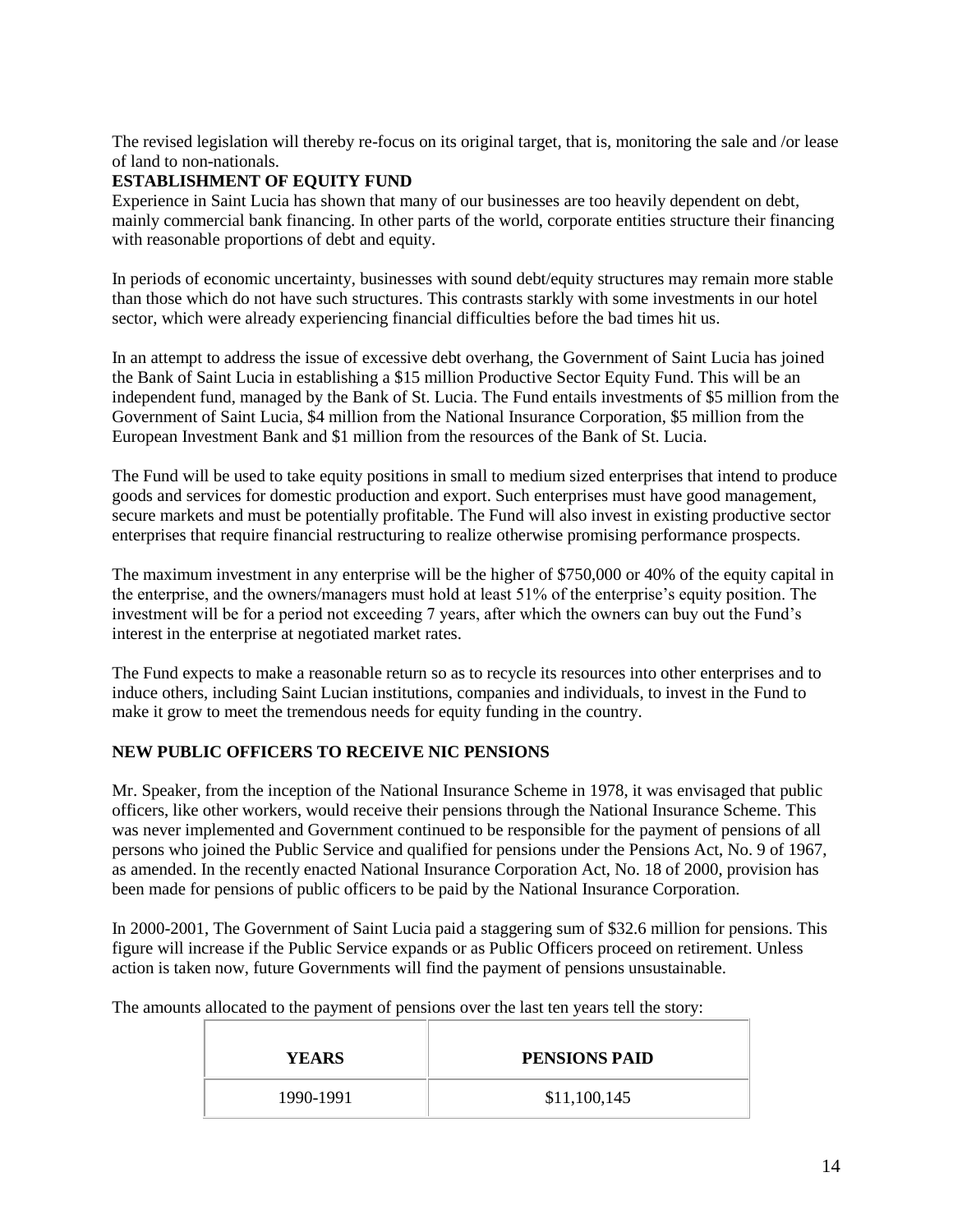| 1991-1992 | \$11,640,446 |
|-----------|--------------|
| 1992-1993 | \$13,346,308 |
| 1993-1994 | \$12,616,578 |
| 1994-1995 | \$14,856,228 |
| 1995-1996 | \$15,189,027 |
| 1996-1997 | \$17,122,419 |
| 1997-1998 | \$21,393,645 |
| 1998-1999 | \$20,323,161 |
| 1999-2000 | \$24,740,752 |
| 2000-2001 | \$32,606,511 |
| 2001-2002 | \$31,522,795 |

Commencing January 01, 2003, all new entrants to the Public Service will pay contributions to the National Insurance Corporation on the same basis as other employees in the Private Sector. The Government, as employer, will pay the contribution mandated by law. This date has been selected to permit the Minister, pursuant to section 66 of the National Insurance Corporation Act, to make Regulations to provide for treating persons employed by the Government "in like manner as if such persons were insured persons in the employment of a private person".

I wish to emphasize, Mr. Speaker, that this policy shift does not affect the rights of existing Public Officers or if you prefer, all persons employed in the Public Service prior to January 01, 2003. Their pensions will be paid in the usual manner in accordance with the Pensions Act.

# **REVITALISING THE AGRICULTURAL SECTOR**

On that note, I now turn my attention to the Agricultural Sector.

From time to time, the impression is conveyed that our banana farmers are oblivious to the millions of dollars poured into the banana industry over the past five years. Indeed, some are unconcerned about the sacrifices made by the tax payers of this country. Perhaps, some reminders will help. Perhaps too, the taxpayers who bear this burden need to be informed of the extent of their commitment to the survival of the banana industry.

#### **Financial Support to the Banana Industry**

The financial help provided to the banana industry over the past four years includes:

(a) \$44 million debt write off and \$700,00 forgiveness of outstanding trade payables owed by the SLBGA;

(b) \$3.65 million from the European Union for the retrenchment of SLBGA staff;

(c) \$16.3 million provided by the European Union to fund the banana production recovery plan (PRP);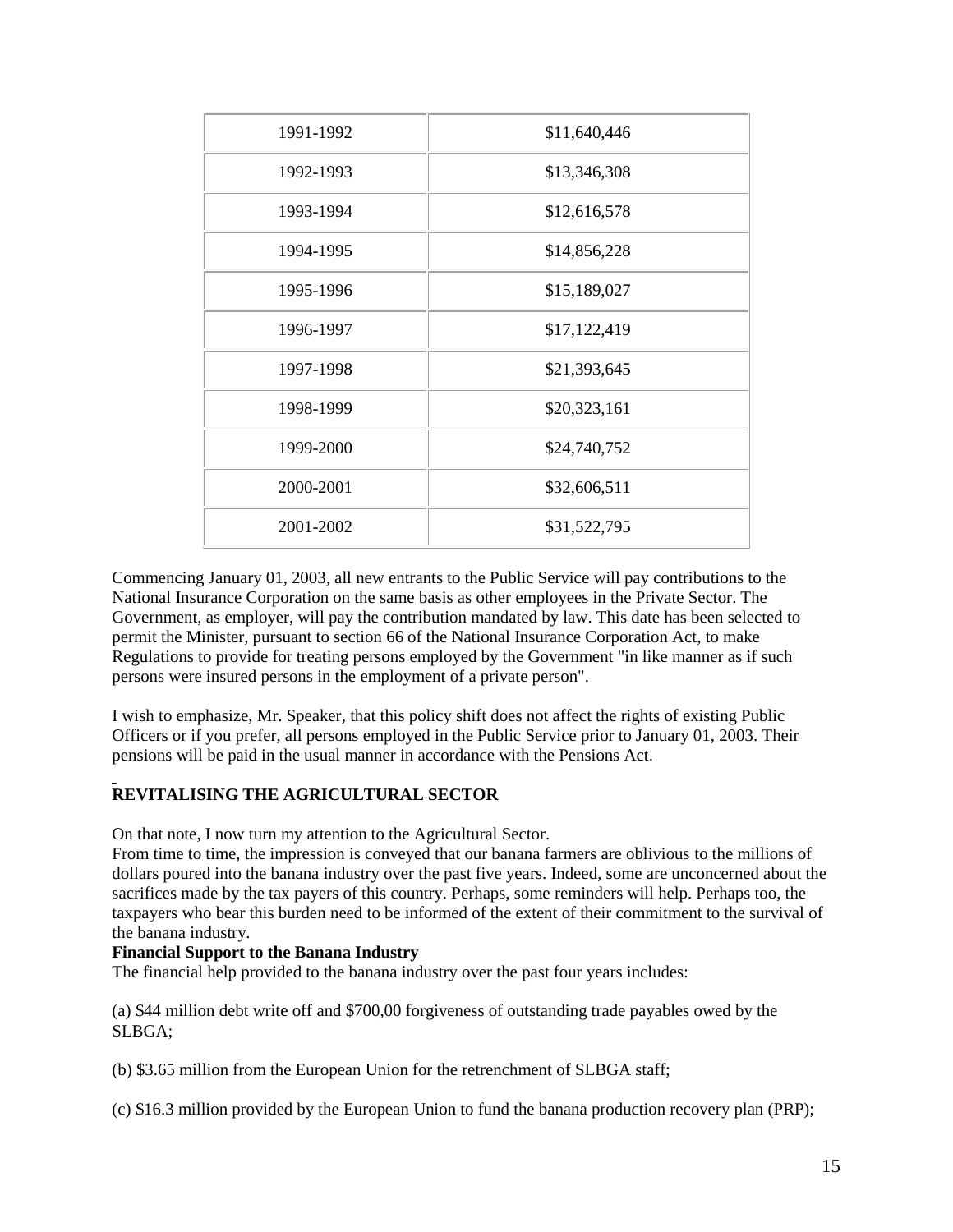(d) In 1998, \$6.1 million in loans was provided by Geest Bananas to the SLBGA to assist with input financing, working capital and the cost of dead freight;

(e) The construction of three modern Inland Reception and Distribution Centres (IRDC), costing \$12.5 million, to stimulate quality improvements;

(f) Between October 2000 and March 2001, \$2.5 million was provided to fund Leaf Spot control. Additionally at the end of 2000 \$1.4 million was provided to facilitate reducing the price of banana cartons by \$1.00 and in April 2001, \$3.5 million was made available by the Government for the establishment of a revolving input credit scheme;

(g) Special leave was sought and obtained from the European Union, to utilize funds under the 1995 STABEX Transfer, totaling approximately \$2.5 million, to finance Leaf Spot control activities between April 2001 and December 2001 (this depleted the funds that had been allocated under the PRP to fund onfarm irrigation);

(h) Over \$20 million has been mobilized under the European Union's Special Framework of Assistance 1999 and 2000 for the banana industry.

These interventions do not take into consideration the duties foregone from the provision of 100% import duty and consumption tax exemption on farm vehicles, or the 100% duty concessions on production inputs.

Therefore, in total, between 1998 and now, \$109 million in direct financial support has been provided to the banana industry. This should lay to rest any claims that the Government has ignored the Banana Industry.

#### **ESTABLISHMENT OF BANANA EMERGENCY RECOVERY UNIT**

In 2001, a Banana Industry Task Force, headed by Mr. George Theophilus, submitted a comprehensive report on the way forward for St. Lucia's banana industry. The Government commissioned this study because we were unhappy with the generic prescriptions that had been proposed for the Windward Islands industry.

One of the first actions that the Government will undertake during this financial year is the commissioning of a Banana Emergency Recovery Unit (BERU), which will oversee the implementation of a Banana Emergency Action Programme. The BERU will comprise a Technical Coordinator, an agronomist (the only two positions that are being sourced from outside of the existing public service structure), a plant protection officer, a senior field officer and five extension officers.

The \$11 million banana recovery programme, will seek to do the following:

(1) Restore farmer confidence in the banana industry;

(2) Reverse the decline in production and quickly restore production to the level that would satisfy market requirements;

(3) Begin the process of targeting potentially viable high-yielding farms which could meet the product certification standards set by the market; and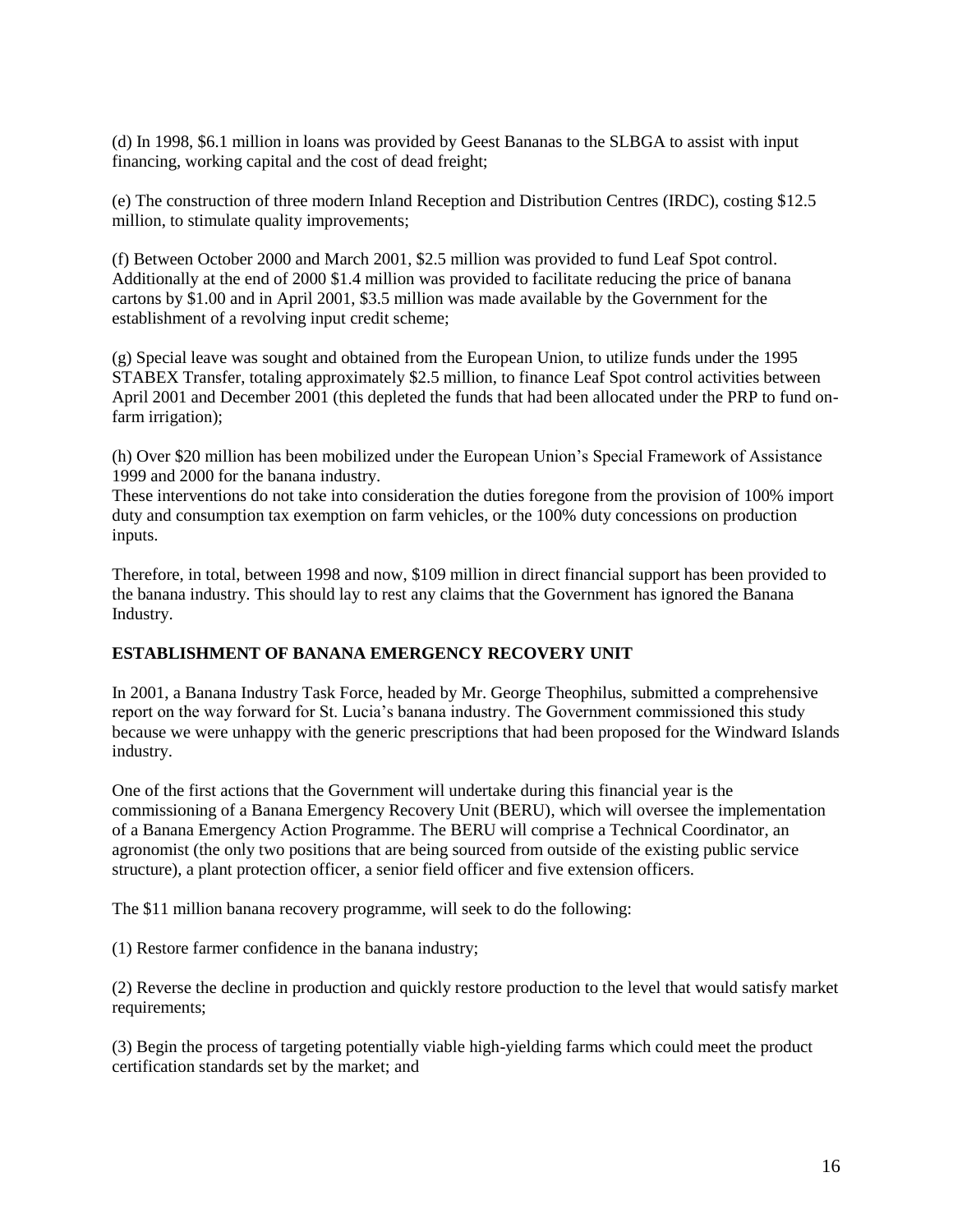(4) Assist with the improvement of fruit quality, and in particular, liaise with the industry and provide technical guidance on the subject of pest and disease control. These objectives will be pursued through a series of interventions that will include:

(1) The targeting of farms located in the agro-ecological zones (AEZ) that have been classified as optimally suited for banana cultivation – i.e. only those farms that meet set criteria and are capable of producing a minimum of 12 tonnes per acre will be considered eligible for financial and technical support;

(2) The broadening of the input credit scheme to make available a total of \$5 million in a revolving fund facility, administered through the Banana Industry Trust and the Bank of St. Lucia, for the purchase of inputs by qualifying farmers;

(3) The coordination of the monitoring of pest and disease development, particularly Leaf Spot Control, advising on the timing and nature of spray treatments, and providing assistance to the industry on the use of pest and disease control technologies that are appropriate, safe and environmentally sound;

(4) The allocation of \$2.0 million to establish a revolving credit mechanism for on-farm irrigation and drainage works, which will allow farmers to take advantage of the off-farm infrastructure established under the SFA programme;

(5) The rehabilitation of 1500 acres of banana farm land, which will consist of the addition of lime to reverse the acidity of soils, land preparation for replanting, and the use of high yielding, disease-resistant tissue culture varieties in a replanting programme. This element of the Emergency Recovery Plan will cost EC\$6.0 million; and

(6) The initiation of a major information campaign that has as its major objectives farmer education, information sharing and confidence building.

Simultaneously, a major irrigation and drainage programme will be implemented using the funds of the European Union's SFA 1999 and 2000 transfers. I am heartened by the knowledge that St. Lucia is the only island in the sub-region to have already received funds from the European Union Special Framework of Assistance (SFA) programme. I wish to place on record the thanks and appreciation of the Government and people of Saint Lucia to the European Union, and in particular, the European Delegation in Barbados for their generous support.

Under SFA 1999, the drainage network in the Mabouya Valley, will be improved. An off-farm irrigation network will be constructed for the Cul-de-Sac Valley, and this will facilitate the irrigation of 440 acres of farm lands. Additionally, a 56,000 cubic metre reservoir will be constructed in Cul-de-Sac, together with the installation of a 2.2 kilometre gravity fed distribution line and abstraction structure. In the Roseau Valley, an off-farm irrigation system will be constructed to provide for the irrigation of 180 acres, while Canelles and Marquis will benefit from the construction of off-farm systems for the irrigation of 69 acres.

SFA 2000 will allow for the construction of a 74,000 cubic metre reservoir in Roseau, together with the installation of a 2.5 kilometre gravity fed distribution line, and an abstraction structure. The Roseau Valley will also benefit from the construction of off-farm irrigation systems to irrigate 140 acres, and the amelioration of the drainage network. SFA 2000 will facilitate a much-needed improvement in the drainage system in Cul de Sac.

These two projects will complement the two irrigation projects that were completed during this Government's first term of office, which resulted in the irrigation of 94 acres in the Mabouya Valley and 32 acres in the Troumassee Valley.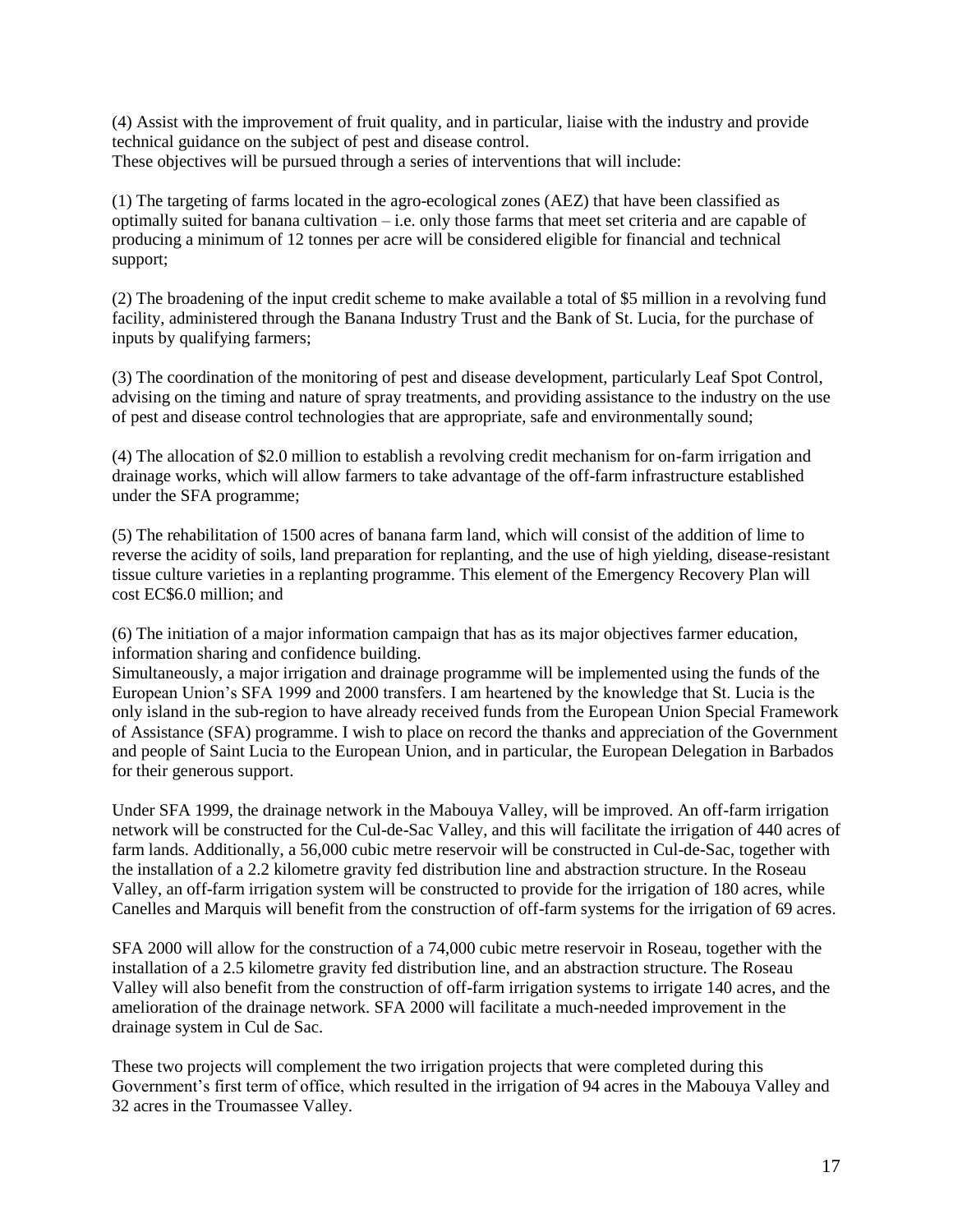A critical difference between this plan and all of the other plans in the past will be its strict targeting of farmers, and its provision of direct technical support and extension to farmers. These considerations were conspicuously absent in previous initiatives. Only those farmers who are financially viable and capable of achieving the required minimum productivity levels will receive financial and technical assistance.

#### **Productivity Grant to Banana Farmers**

Under the European Union's Special Framework of Assistance Programme, approximately 840 acres of banana farm lands will be provided with off-farm irrigation infrastructure. Additionally, under the Banana Emergency Action Plan, a total of \$6 million is allocated for field rehabilitation and the introduction of tissue culture plants in the banana valley areas.

We recognize, however, that many of our banana farmers will not benefit from either of these productivity enhancement schemes. While it is vitally important that we maximize productivity in the major banana producing valleys, we cannot ignore the important contribution that banana farmers in other areas have made and will continue to make to the industry. We must, therefore, provide some level of support to those farmers who cultivate bananas on the approximately 5,000 acres of farm lands that fall outside of the productivity enhancement programme.

Therefore, in the coming financial year, we will provide a grant to banana farmers who fall outside of the areas earmarked for irrigation and drainage and land rehabilitation work under the EU-funded programme, but who farm within approved agro-ecological zones. This grant will help offset the costs of inputs and replanting on the targeted farms. In total, \$2.5 million will be earmarked for this purpose. The grants will be administered by the Banana Emergency Recovery Unit, through the Banana Industry Trust, and will be applied as a credit for the farmer against the purchase of inputs or tissue culture plants.

# **SUPPORT FOR AGRICULTURAL DIVERSIFICATION**

Mr. Speaker, while all of my discussion on the agricultural sector so far has revolved around bananas, our plans for the sector are not confined to the banana industry. A central plank of Our Vision for Saint Lucia was our commitment to stimulate further growth in the agricultural sector, and we intend to accomplish this by focusing attention on the entire sector.

Therefore, in the coming financial year, we will pursue a number of initiatives aimed at creating the right environment for the development of the sector.

# **New Incentives Regime**

In our 2001 Manifesto, we stated that incentives should be given to those with a capacity to produce and a willingness to innovate. Consequently, very early in the financial year, we will implement a comprehensive Agricultural Incentives Regime that will seek to stimulate entrepreneurship and encourage greater investment in the agricultural sector.

# **Credit**

Access to agricultural credit remains a critical bottleneck for the sector. While we do not intend to revisit the failed experiments of the past, we have to ensure that the conditions for agriculture lending encourage rather than discourage, and stimulate rather than frustrate.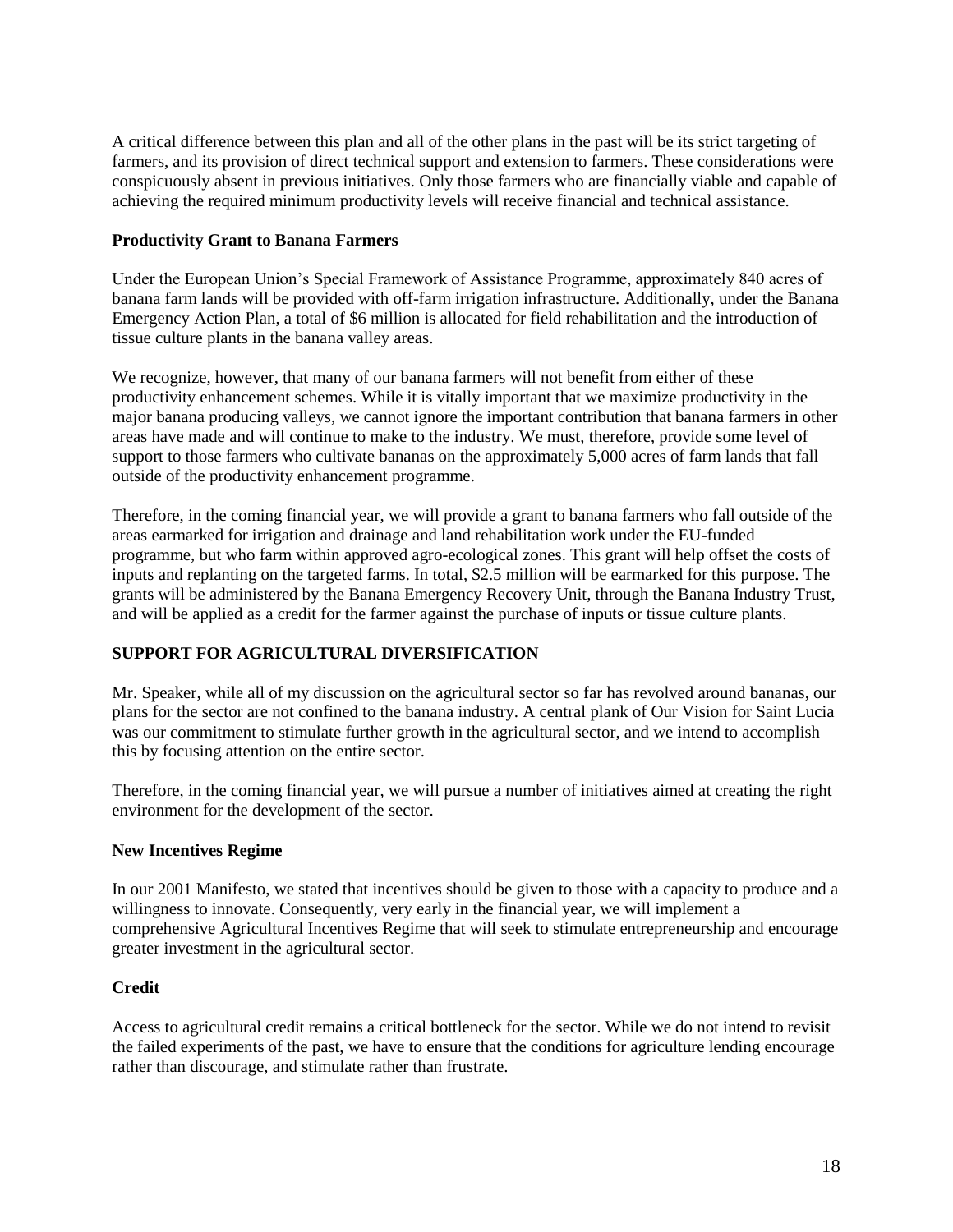Under the Special Framework of Assistance 1999 programme, an initial allocation of \$1 million will be made available to fund investments in agricultural diversification. We are currently in discussions with the European Union and the banking sector to explore the feasibility of providing a technical assistance grant to persons accessing these funds, which would allow the agri-entrepreneurs to invest in new technologies, market promotion and product development. This fund will be augmented by subsequent SFA programmes and the credit facility will be administered by approved credit institutions.

#### **Information Management**

With the financial assistance of the European Union, a national Agricultural Information Management System (AIMS) will be established. This AIMS will allow for the easy accessing and sharing of information on levels of production, market statistics, technological packages, and other information pertinent to the agricultural sector. No longer will persons requiring information on the agricultural sector have to wait for an eternity for a response to requests for data or technical information.

#### **Institutional Support**

Our Government is always keen to work with the private sector in the delivery of services. Indeed, this has been one of the defining characteristics of this administration. Unfortunately, the national agricultural landscape has traditionally been dominated by public sector agencies.

Mr. Speaker, there is the need to change the culture of 100 percent dependence on Government. So, with financial support from the European Union, we will work at establishing a National Consortium of Agricultural Associations, which will be a private-sector driven body that will attend to many of the needs of the sector. Already, we have organizations like the Coconut Growers' Association and the Agriculturists' Association that attend to the needs of segments of the sector. There is a need to bring these organizations together into one all-embracing body that can provide the level of assistance that our producers need. Not only do we find that the general membership of these various small bodies comprise the same persons, but the executives of many of these organizations are mirror images of each other. The single new agency will be able to coordinate production, seek markets, and provide ancillary services, such as input supply and credit support for its members.

# **MARKETING OF TOURISM SECTOR**

The tourism industry has emerged as the dominant economic sector of the St Lucia economy. The performance of this sector is a key determinant of the economic fortunes of the country.

The level of resources available for marketing is one of the primary determinants of the performance of the stay-over market and consequently the sector's overall contribution to national output. The government is cognizant of the need to invest adequate resources in that sector, which is regarded as the primary engine of domestic growth. In order for St. Lucia to sustain its rate of return in this globally competitive industry, a high level presence is required in the regional and international market. Maintaining the requisite presence is a very costly exercise. However, government will continue to make every effort to ensure that adequate funds are allocated for tourism marketing.

Our promotional efforts last year proved very successful in increasing arrivals from the Caribbean and attracting increased airlift from major markets. This resulted in the introduction of US Airways direct service from Philadelphia and increased flights by Virgin Atlantic and British Airways.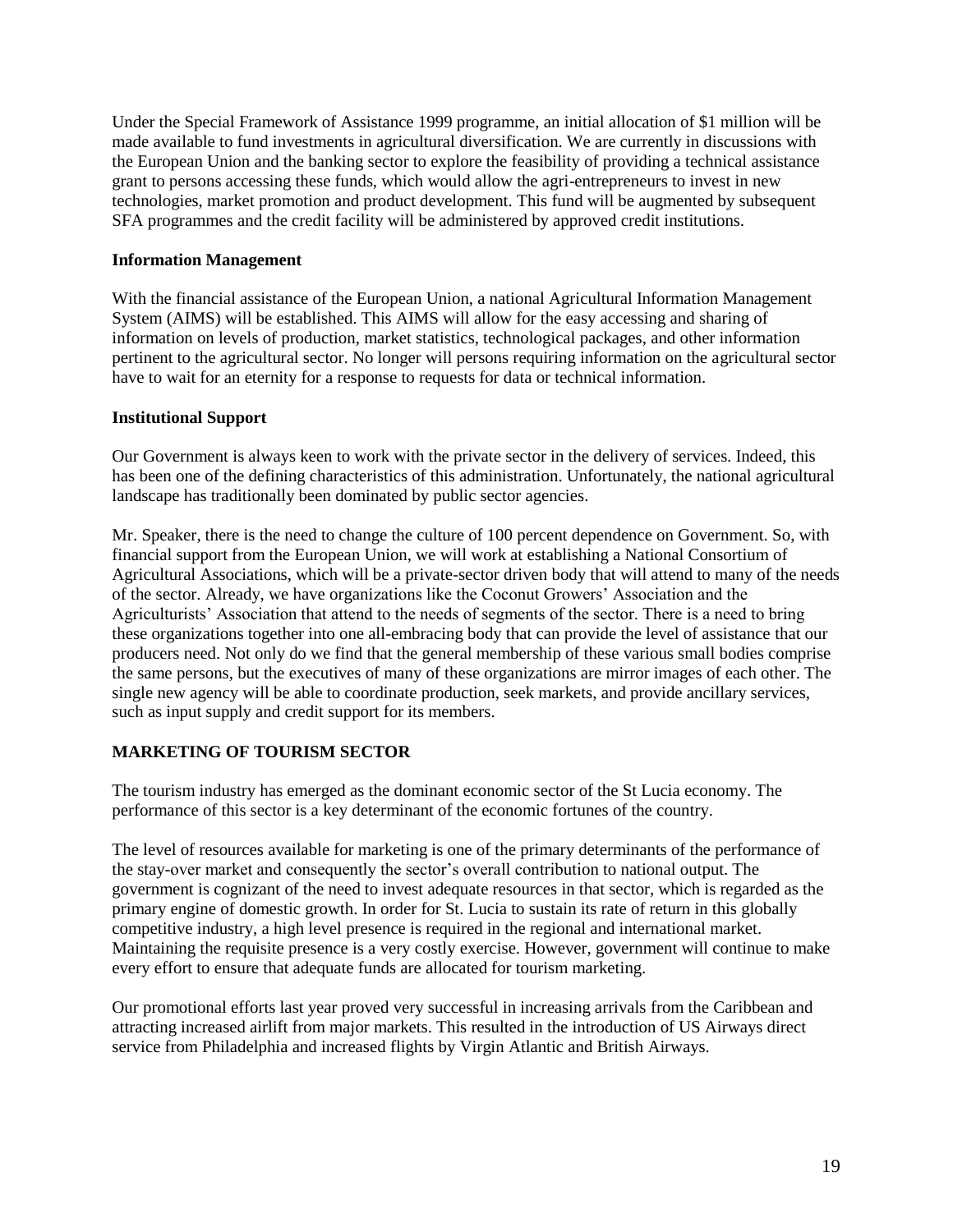The intended focus of the 2002/2003 marketing campaign was originally geared towards the broadening of activity in the Italian market and the development of the Swedish market. However, in the light of the negative international developments, the marketing plan for **2002/2003** has been reformed.

The planned increase in the marketing budget will help sustain initiatives already in motion. Thus, there will be an intensification of activity in traditional markets as the Tourist Board attempts to maintain and increase market share.

The attention of the Tourist Board will also be focused on revitalizing the German market, possibly in conjunction with other OECS countries. Special attention will also be paid to the Canadian market. Visitor arrivals from Canada have declined and efforts will be made to revamp this market. Promotional activity in the UK and USA, geared towards increasing St. Lucia's visibility and consolidating its position on the market, will be intensified.

St. Lucia has a significant hold on the wedding, honeymoon and soft adventure markets. This year the Tourist Board will seek to utilize our new sports infrastructure to promote sports tourism. The integration of sports and tourism will reinforce the viability of St. Lucia's new sports facilities.

# **Marketing Blitz**

Mr. Speaker, increasing the number of stay-over arrivals is vital, particularly at this time. The decision of the Minister of Tourism to undertake, in conjunction with Air Jamaica, a marketing blitz in North America and Europe is, in the circumstances, deserving of support. So important is this initiative that I have indicated that other ministers will be made available to support these efforts. I, too, will assist once it is possible to do so.

# **TOURISM HOSPITALITY AND DEVELOPMENT BILL**

Mr. Speaker, in the 2001/02 Budget Statement, I announced that Government intended to "permit the maximum of fifteen years on the duration of the concessions period to be extended by an additional year, for each \$10 million invested up to a maximum of twenty years".

On reflection and after consultation with stake-holders, it became apparent that Government needed to address "the entire hospitality industry".

Currently, the Tourism Incentives Act, No. 7 of 1996, contains Income Tax benefits (Part III) and specifies applicable Customs Duty Exemptions (Part IV) to any approved tourism project. The Act is not only complicated, but fails to set out with clarity the range of incentives which are available to investors. Moreover, it is necessary to contain the incidence of repeated requests for concessions.

The new Tourism Hospitality and Development Bill will retain the concept of "an approved tourism project", but will widen its definition to include not only hotels, but also restaurants, villas, time-share properties, recreational facilities, and leisure craft. The legislation will specify the goods, including building materials, which an approved tourism project can import or purchase locally free of duties and taxes. The Bill will also introduce a ceiling on the frequency with which concessions may be granted.

These changes are necessary, Mr. Speaker, not only to ensure the balanced development of our tourism product, but crucially, to enable us to maintain our competitive advantage. The environment in which we compete is aggressive and unrelenting and we cannot ignore it.

# **FISCAL POLICIES AND INITIATIVES**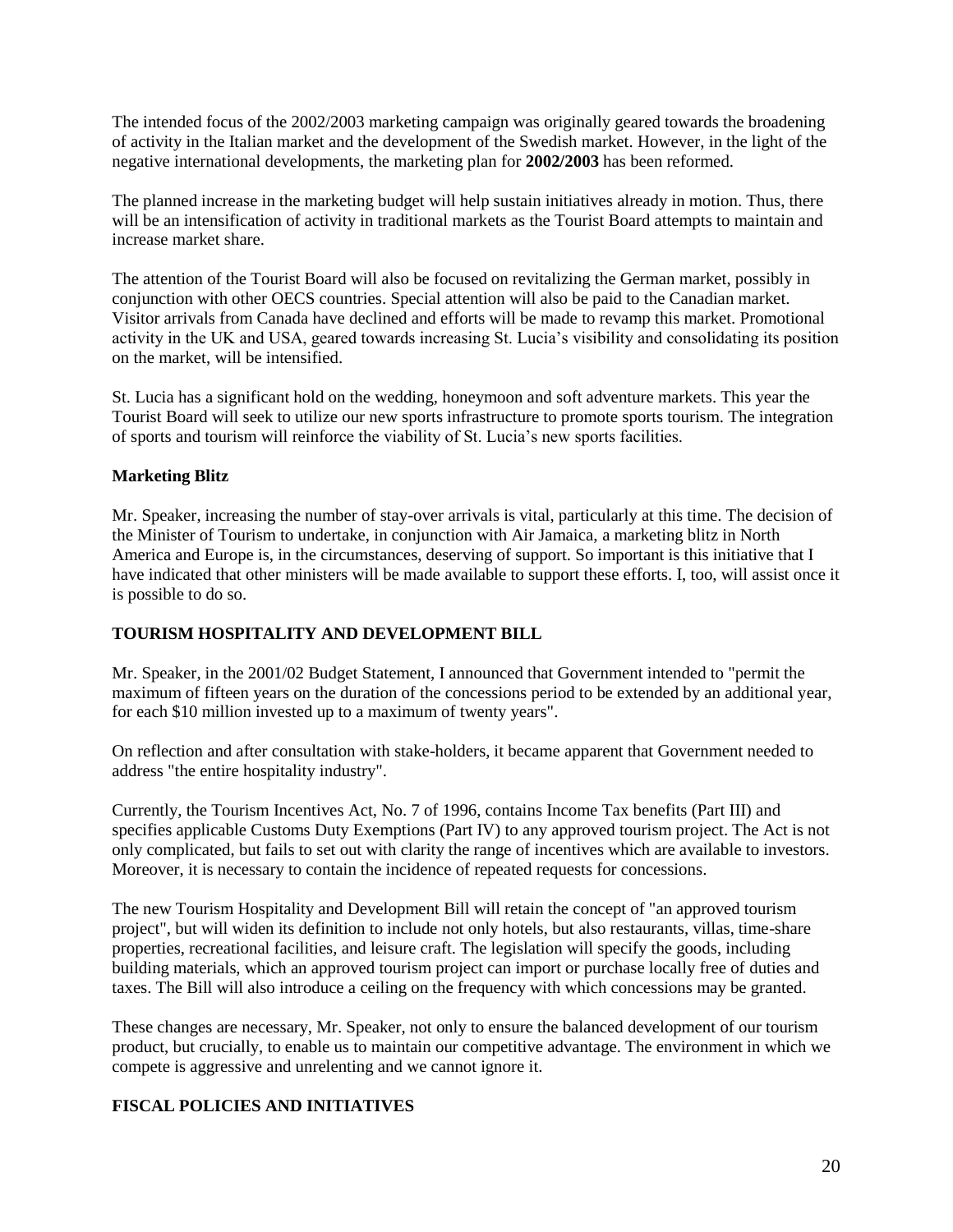Mr. Speaker, the challenging times will not force a retreat from introducing fiscal and other policy measures to assist the private sector and to redefine our financial landscape.

I shall now proceed to introduce this year's fiscal policies and initiatives.

#### **BROADENING PARTICIPATION IN THE BANK OF ST LUCIA**

The National Commercial Bank of St Lucia was partially privatised in 1999 and successfully merged with the St Lucia Development Bank in 2001.

The foresight of our Administration in establishing a National Bank more than two decades ago, privatising it when the time was right, and merging our two primary financial institutions under one roof, has proven to be sound.

Government assumed the role of catalyst, then broadened participation when it became appropriate and the institutions were sufficiently mature. Ultimately, Government sold sixty per cent of the Bank to citizens and to the private sector, and retained forty per cent. Public sector participation of forty per cent proved to be a source of comfort for private investors, including those from overseas. The Bank has grown from strength to strength.

However, one consequence of Government's strategic approach to the development of its financial institutions was that other public sector entities were prevented from purchasing shares despite the strong interest from institutions like the National Insurance Corporation (NIC). It was Government's view that Central Government itself should retain ownership of forty per cent of the Bank, given the need to generate a high degree of confidence in the new entity. Investor and shareholder confidence in the Bank has been achieved and continues to be high, although, as in every institution, there is much room for improvement in some areas of the Bank's operations.

The time has now come to give other public sector bodies the opportunity to participate in the ownership of the Bank of St Lucia.

The Government has, therefore, offered one quarter of its ordinary shares to the NIC and one quarter to the Saint Lucia Air and Seaports Authority. This will reduce Government's shareholding to twenty per cent and give each of those institutions a large enough stake to appoint one director each to the Board, with Government reducing its own directors by two. In addition, the NIC will purchase 2.73 million preference shares which Government owns in the Bank. Those shares have a fixed rate of return of 7% per annum. The NIC will be able to convert these to ordinary shares over a 10 year period, according to a formula which will ensure that three ordinary shares are offered for sale to the public for every two preference share converted to an ordinary share by NIC. The use of the formula will make additional shares available to the public over the 10 year period and maintain the public-private ownership ratio.

This phase of the Bank's growth reflects Government's role as a catalyst in stimulating financial sector development and diversifying the ownership of our institutions. Meanwhile, the Government will monitor the progress of the Bank and will, in time, determine a course of action for the next phase of its development.

#### **Tax Payment Settlement Plan**

Mr. Speaker, over the years, the Inland Revenue Department has been making inroads in persuading taxpayers who have arrears to settle their obligations to the State. Notwithstanding, I have often been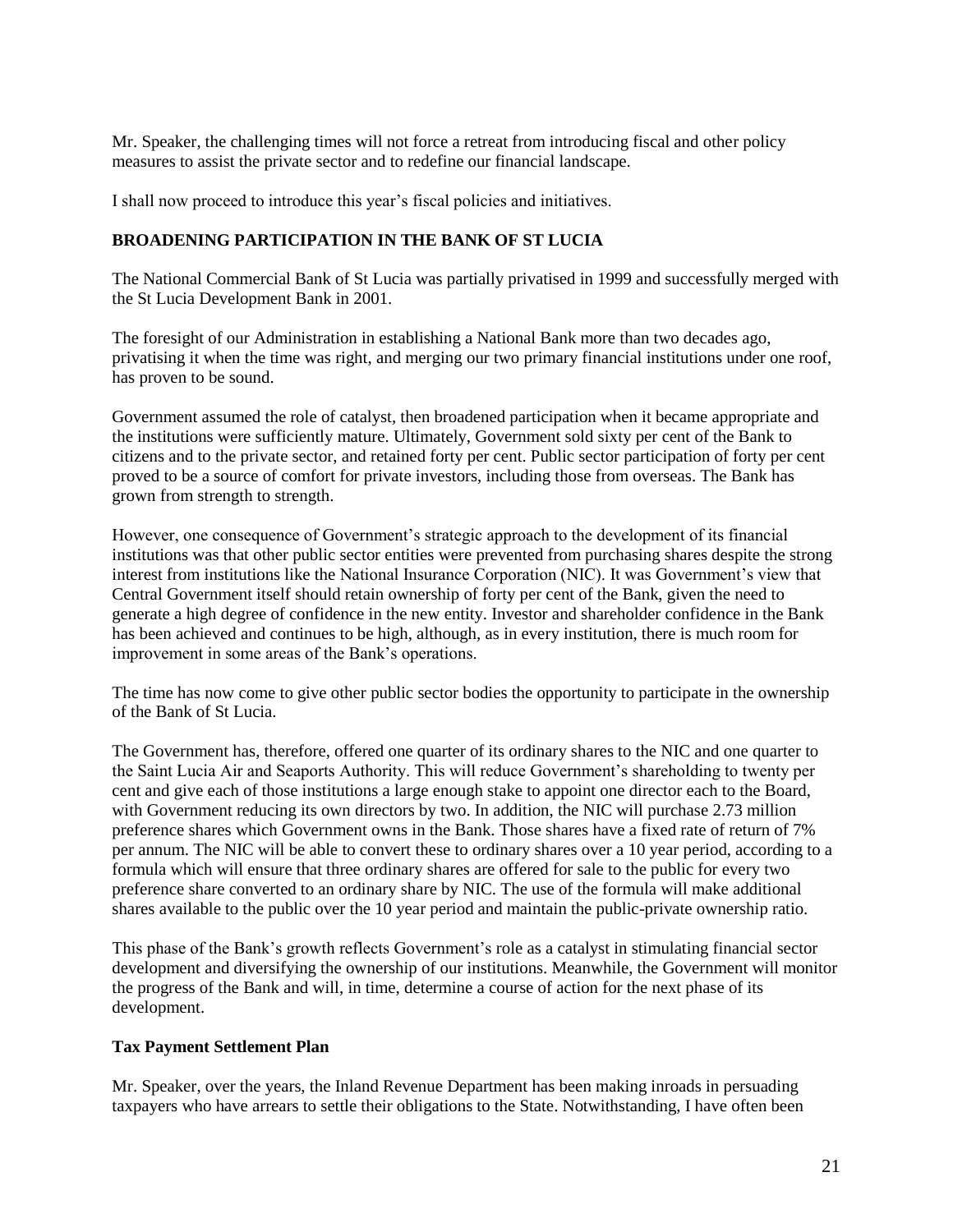approached by taxpayers who, although recognizing their obligations, request that some relief be granted on interest and penalties to ease the tax burden.

As a result of the above, I am happy to announce that the Department will be offering a Tax Payment Settlement Plan. It is the intention of the Department to offer interest and penalty waivers as part of the Plan. The Plan is not an amnesty offered for a specific period of time, but will be a permanent arrangement where taxpayers can be offered the opportunity to settle their arrears in accordance with a prearranged payment plan tailored to their specific cash flow projections and their ability to pay. The Plan is, however, designed to offer incentives for early settlement. If, for example, a taxpayer agrees to take advantage of the Settlement Plan and indicates his desire to settle over a short term, the waivers offered will be more generous than if, say, the settlement period was over a longer period.

The Plan also gives the Comptroller the opportunity to waive a portion of the tax charged as well as interest and penalties, on long outstanding assessments where there is evidence that the taxpayer does not have the ability to pay or where assessments were derived arbitrarily.

Mr. Speaker I will now explain some of the features of the Plan.

With respect to income tax assessments for Income Years 1996 and prior, there will be interest and penalty waivers of up to 70% and 100% respectively. Thus, for example, if settlement is before March 31, 2003, the Plan will offer waivers on interest up to 70% and waivers up to 100%. However, if the settlement extends to March 31, 2004, the waiver offered may be as low as 40% on interest and 100% on penalty.

For income tax assessments for Income Years 1997 to 2000, there will be interest waivers of up to 40%. If the taxpayer agrees to settle tax obligations before March 31, 2003 the waiver will be up to 40% on interest and up to 100% on penalties. However, if settlement extends to March 31, 2004, the waiver offered will be 30% on interest.

Further Mr. Speaker, the Comptroller will be in a position to waive up to 50% of interest if the settlement period is beyond March 31, 2004. This will be dependent on the Income Year for which the tax is due.

Moreover, should payments be made within a six month period, no interest will be charged on the outstanding balance during the period. In other words Mr. Speaker, the shorter the payment plan, the more generous the interest waiver.

It is my hope, Mr. Speaker, that taxpayers will take advantage of this Payment Plan being offered by the Inland Revenue Department, as we clearly want everyone to own up to their responsibilities to ensure that their tax affairs are in order.

#### **Increase in Personal Allowances**

Mr. Speaker you will recall in my presentation to this Honourable House last year that I indicated that there would be phased increases in the Personal Allowances that individuals can claim for Income Tax purposes.

Most Honourable Member are familiar with the position of the Income Tax (Amendment) Act, No.9 of 2001 (Section 21 page 135), which amended the Sixth Schedule of the Income Tax Act to allow for claims for Personal Allowances of \$12,000.00 in Income Year 2001, \$14,000.00 in Income Year 2002, and \$16,000.00 in Income Year 2003. I wish to reaffirm Mr. Speaker the intention of this Government to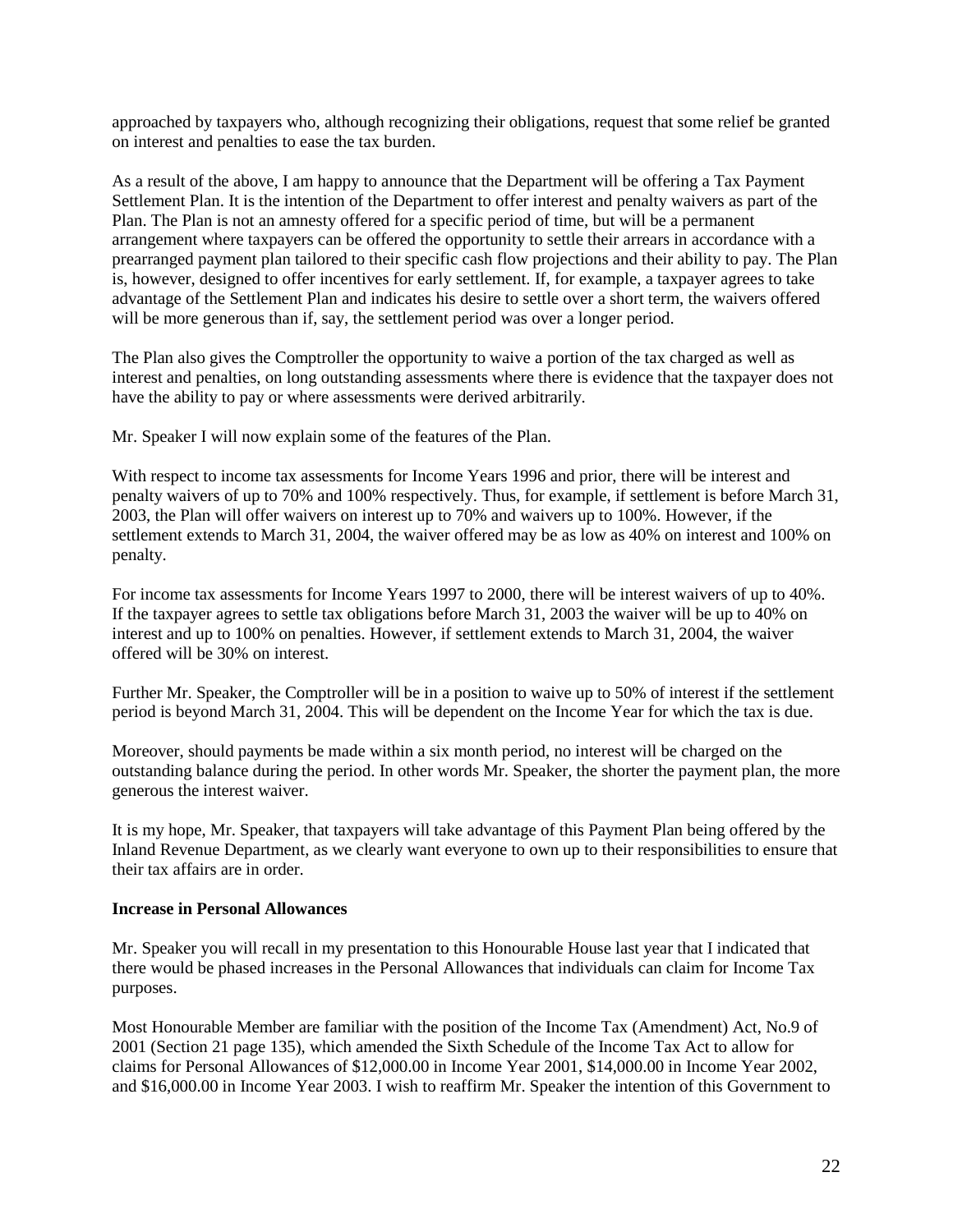progressively ease our people from the burden of Income Tax. This year, it is expected that an additional 1,000 taxpayers will benefit, bringing the total so far to 4,200 taxpayers.

Mr. Speaker, the adjustments for Income Year 2002 came into effect on January  $1<sup>st</sup>$ , this year, while the increase to \$16,000 for Income Year 2003 will come into effect from January  $1<sup>st</sup>$ , 2003. I urge taxpayers, therefore, to ensure that they programme the change into their tax codes so that they may realise immediate benefit.

## **CORPORATE TAX ADJUSTMENTS**

Mr. Speaker, we continue quietly to make adjustments to the Income Tax regime, as promised. This year we will focus on Corporations. I wish now to announce two adjustments that will be implemented to the Corporate Tax regime. The first is with respect to Capital Cost Allowances and the other relates to the utilization of losses by companies within a group.

#### **Capital Cost Allowances**

I intend to amend the Income Tax Act to allow for certain qualifying businesses in the commercial sector to qualify to claim capital allowances on commercial buildings.

Currently, the Income Tax Act allows for capital allowances to be claimed on buildings used for the manufacture of goods or materials, the extraction of natural resources by mining or drilling, and for agricultural purposes. I intend to expand the scope of the allowances to include commercial buildings used in the retail and services industries. Capital Allowances will not be claimed by companies that are granted fiscal incentives in the Tourism industry. These companies already enjoy 100% income tax waivers.

The capital allowance will be set at an annual rate of 2.5% of the initial cost of the building, in the case of a new acquisition or on the written down value of buildings brought into the calculation for the first time. The allowance will be applicable for companies from income year 2002.

#### **Accumulated Tax Losses**

Beginning income year 2002, accumulated Income Tax losses will be made available to the subsidiary or parent companies of a group on the reorganization of that group of companies. The utilization of the tax losses will be based on the substance of the group reorganization, which must be approved by the Comptroller of Inland Revenue. The losses will be made available under the current rules (i.e. available for carry forward for five years and at a maximum of 50% of the taxable profits for any income tax year).

Usually, corporate restructuring and reorganization of groups of companies involve the rationalization of assets and liabilities. In most cases, these transactions may include changes in ownership of assets and liabilities. Under our current stamp duty ordinance the imposition of stamp duties would apply. This makes the cost of the transactions prohibitive. Once the Comptroller has approved the reorganization, I propose Mr. Speaker, to waive all stamp duties applicable to such transfers.

It is expected that companies within a group can now take advantage of this opportunity to reorganize their structure so that they can become more competitive in the present environment. Further companies within a group can now be encouraged to diversify certain aspects of their operations to take advantage of listing on the OECS Security Market.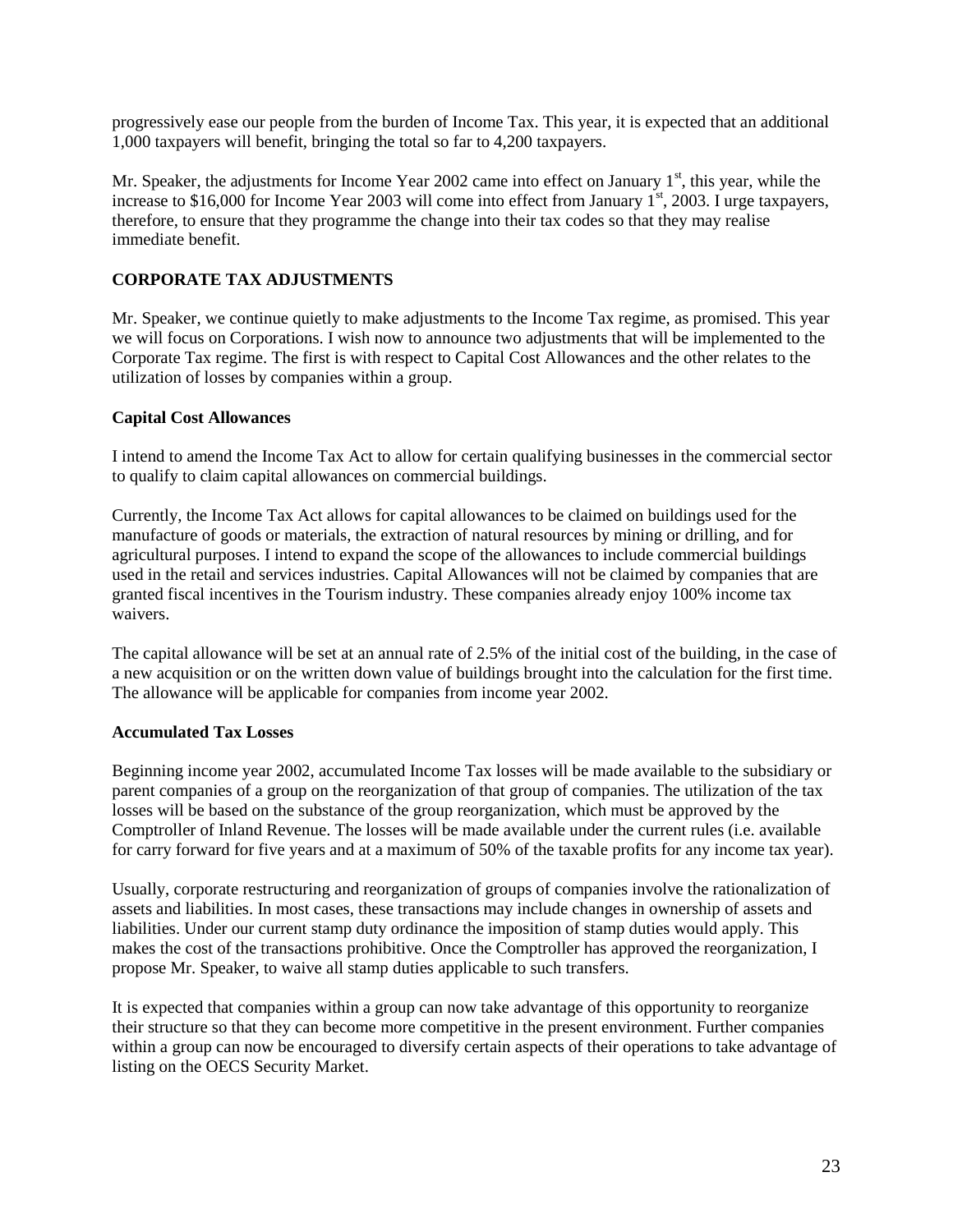Mr. Speaker, Honourable Members, I come now to the most critical juncture. How do we finance this budget?

# **FINANCING THE BUDGET**

Mr. Speaker, I can assure you that the formulation of the budget for the fiscal year 2002/03 was no easy task. Some very tough decisions have to be made this year, if we are to steer the economy back on course for a more balanced and sustained recovery from the deep contraction we experienced in 2001. We are faced with the arduous task of reversing the deterioration in fiscal performance in fiscal year 2001/02, caused by a substantial shortfall in revenue collections.

# **Principles Underpinning Budgetary Policy**

This budget must provide the platform for macroeconomic stability, which will provide the basis for higher levels of economic growth and employment in the future. This Budget is, accordingly, characterised by two core elements:

(1) a strong commitment to sound fiscal management; and

(2) an equally strong commitment to the transformation of the economy, which is reflected in a range of policy measures and spending proposals that I shall elaborate later in my presentation. The fiscal stabilization measures which I outlined in the Statement to the House of Assembly on September 25, 2001 will continue until further notice.

We will not sacrifice our long-term goals in the face of extreme short-term pressures. It is tempting to succumb to the short-term pressures and borrow ourselves out of the current recession. In fact, history has shown that many countries have done just that and we know where they have ended – at the doorsteps of the IMF. Mr. Speaker, I wish to reconfirm: I will not be lured into excessive borrowing to the extent that our debt position becomes unsustainable. Whatever borrowing that is needed, will be within acceptable limits and utilized for the purpose of stimulating growth.

# **Reduction In Expenditure**

To indicate Government's commitment to the implementation of the policies aimed at increasing the rate of domestic savings for investment, I propose to contain recurrent expenditure. Over the last three fiscal years, recurrent expenditure has grown by 4.6%, 7.2% and 11.2% respectively. In the face of a contraction in revenue, this rate of growth must be reduced in order to safeguard macroeconomic stability.

The wage bill, including salaries, accounts for the largest component of current expenditure; this year it is projected to account for 50.3% of this expenditure. It is important, therefore, that we restrict its growth. In this regard, one of the programmes that regrettably we have to defer is the civilianization of the Immigration Department, due to the high wage cost.

# **Review of Planned Expenditure**

Total planned expenditure for 2002/03 amounts to \$780.8 million, 8.9% lower than the previous year. This is made up as follows:

(1) Recurrent Expenditure, exclusive of debt amortisation, amounts to \$460.5 million, representing 59.0% of total budgetted expenditure or 25.8% of GDP.

**(2)** Debt Amortisation of \$32.3 million or 4.1% of total budgetted expenditure.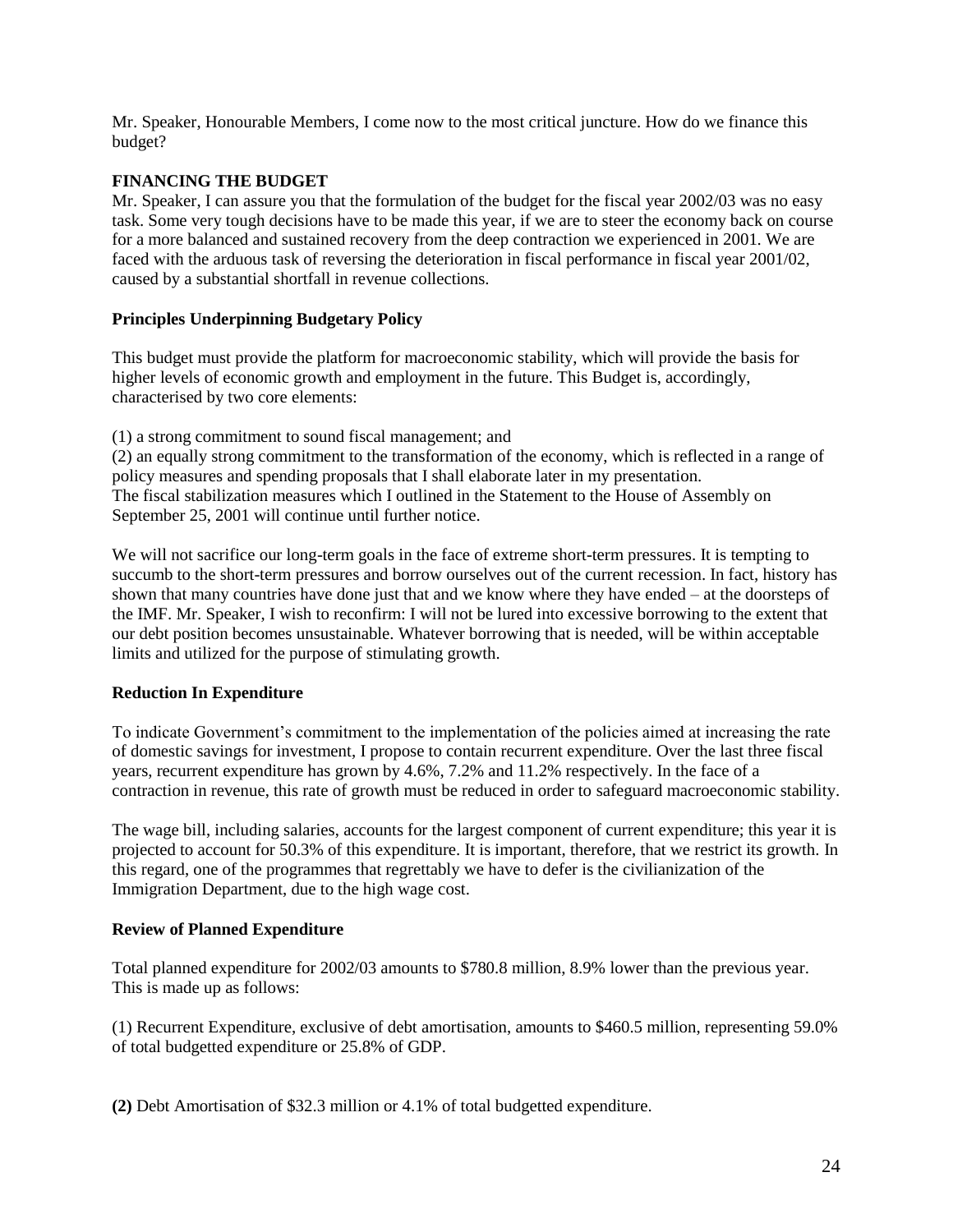(3) Capital Expenditure of \$288.0 million, representing 36.9% of total budgetted expenditure.

Total Planned Government Expenditure of \$780.8 million will be financed from the following sources:

Recurrent Revenue of \$473.1 million in 2002/03 or 26.5% of GDP;

Capital Revenue of \$26.2 million, representing the divestment of shares in Bank of Saint Lucia;

Grant funding of \$66.9 million;

Loan funding of \$214.6 million, of which \$130.1 million will be provided from loans already contracted. The World Bank is providing approximately \$6.4 million in the form of direct budgetary support.

#### **Allocation of Expenditure**

Mr. Speaker, I will now provide a brief summary of the allocation of projected Government Expenditure among agencies for the fiscal year 2002/03, paying particular attention to investment expenditure of special significance. Given that a number of agencies were reconfigured after the General Elections in December, one must be careful in making comparisons with previous fiscal years. The Economic Services Agencies will receive \$459.6 million or approximately 58.9 percent of total expenditure. Amounts of \$83.9 million and \$27.0 million are earmarked for debt servicing and pensions respectively.

Mr. Speaker, I indicated that this Government would be an Agriculture Government. In keeping with this commitment, I propose to allocate to the Ministry of Agriculture, Forestry and Fisheries a sum of \$50.6 million, for much needed investment in this sector.

The tourism sector will receive \$23.4 million for investment purposes, of which \$20 million is for tourism marketing and promotion.

The Ministry of Communications, Works, Transport and Public Utilities will receive \$71.0 million or 24.7% of the Capital Budget. Mr. Speaker, this agency receives the largest share of the Capital Budget this year and reflects the overall importance we place on improving and upgrading the road infrastructure.

The Ministry of Planning, Development, Housing and Environment will receive \$64.7 million, the second largest share of the capital budget.

An allocation of \$1.9 million is provided for the Ministry of Commerce, Investment and Consumer Affairs, which is to be utilised for the Repositioning of the Micro and Small Scale Enterprise Sector, the Small Furniture Manufacturers Project, the Establishment of E-Commerce and other Trade, Industry and Consumer initiatives.

The Social Service Agencies will receive an allocation of \$228.3 million, of which \$175.3 million is for recurrent purposes and \$53.0 million is for capital expenditure. The Ministry of Education, Human Resource Development, Youth and Sports will receive 108.9 million, or 22% of the total recurrent budget. The Ministry of Health, Human Services and Family Affairs will receive \$52.5 million, approximately 10.7 percent of the recurrent budget. A sum of \$13.8 million is allocated to the Ministry of Social Transformation, Culture and Local Government, of which \$1.1 million is for the newly established Cultural Development Foundation.

The capital allocation of \$53.0 million is distributed as follows: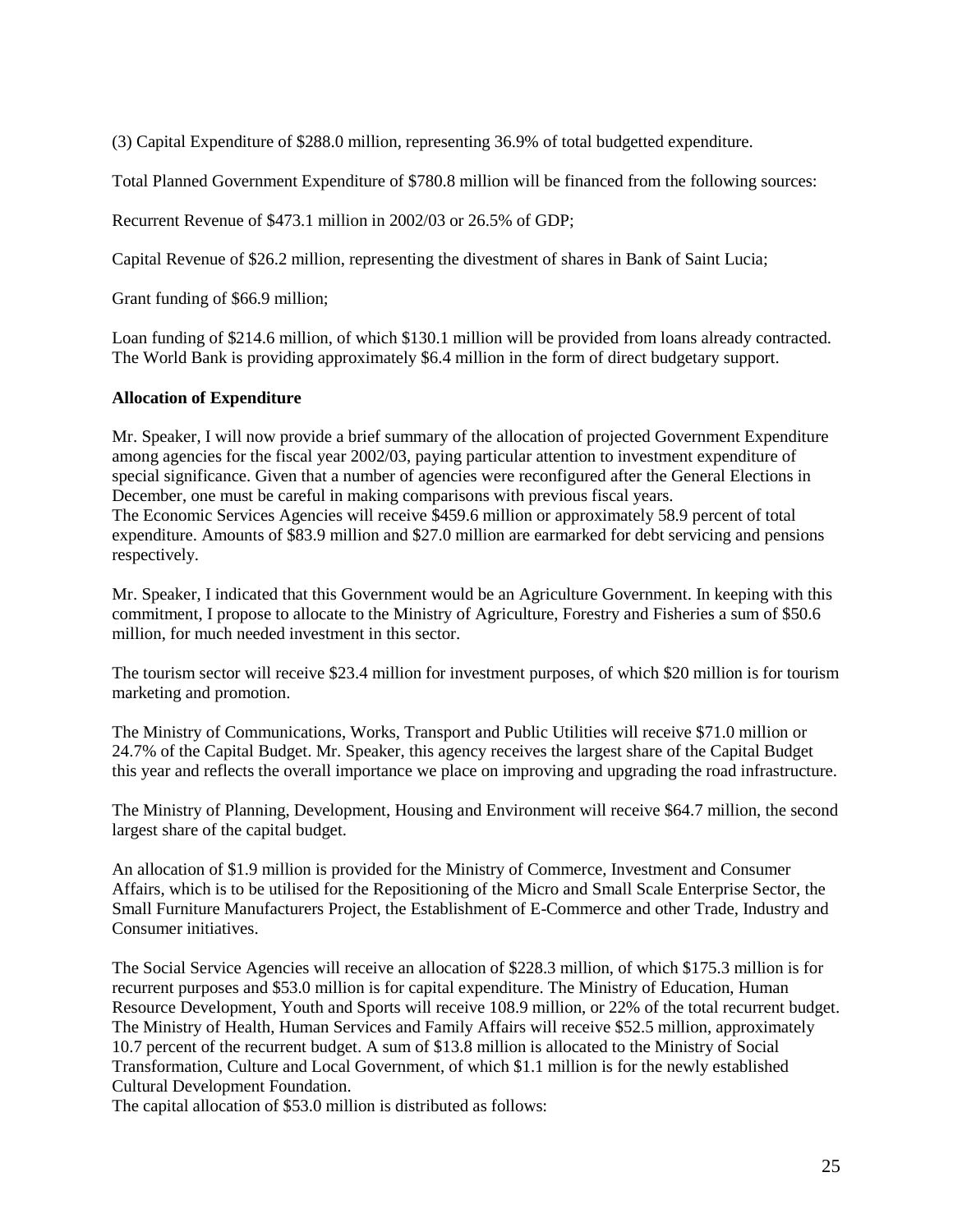(a) The Ministry of Education, Human Resource Development, Youth and Sports is to receive \$29.3 million;

(b) The Ministry of Health, Human Services and Family Affairs is to receive \$8.3 million; and

(c) The Ministry of Social Transformation, Culture and Local Government is to receive \$15.4 million.

In the area of Health, \$3.5 million is allocated for the New National Hospital, \$1.1 million is available to Victoria Hospital for repairs and for the purchase and repair of medical equipment, and \$1 million is allocated for rehabilitation of primary health care facilities.

Mr. Speaker, the lion's share of the capital allocation of the Ministry of Social Transformation, Culture and Local Government is to be injected into the Poverty Reduction Fund, which shall receive a total amount of \$11.0 million, or 61.7% higher than the previous year. One of the programmes being funded by the Poverty Reduction Fund is a Rural Employment Programme, for which a sum of \$1.9 million is available.

The Portfolios of the Attorney General's Chambers, the Ministry of Justice, and the Ministry of Home Affairs and Gender Relations, which together comprise the Justice Agencies, will receive \$62.7 million. Under capital expenditure, approximately \$2.1 million is provided for fire fighting vehicles and equipment, \$7.5 million is allocated for the completion of the Bordelais Correctional Facility and \$200,000 is provided for a Local Frame Relay Network that will allow for improved communications in the Police Force.

The allocation for the General Service Agencies, which include the Office of the Prime Minister, the Ministry of Labour Relations, Public Service and Cooperatives and the Parastatal Monitoring Department, is \$25.2 million. An amount of \$1.9 million will be made available for the Private Sector Development Programme.

The Office of the Governor General and the agencies of Parliament, namely, the Legislature, the Service Commissions, the Electoral and Audit Departments will receive a total of \$5.0 million in 2002/03, representing an increase of 3.6% over the previous fiscal year. **MEASURES TO GENERATE REVENUE**

Mr. Speaker, Central Governments' fiscal position deteriorated sharply during the last financial year. Government savings, so necessary, particularly for the financing of, our social investment, were unavailable. Therefore Mr. Speaker, in support of this budget, I propose the following revenue measures.

#### **TAX ON CELLULAR PHONES**

The liberalisation of the telecommunications industry has revolutionised the telephone landscape. A new market sophistication has emerged, and prices are set to decline significantly. The general thrust of the government tax policy has been to gradually shift from a direct to an indirect tax system.

In keeping with this strategy, I propose a 10% cellular tax to be applied on gross sales or gross receipts. Therefore Mr. Speaker, every provider of a cellular service shall, from the effective date, add to the price or charge for such service and collect from every purchaser, 10% of the gross charge thereof. As an example Mr. Speaker, if a post-paid customer has a monthly charge of \$50 for his cellular phone in a billing period, a \$5.00 tax will be collected by the provider on behalf of government. Similarly, if a prepaid customer purchases a \$40 cellular card that customer will pay an additional \$4.00.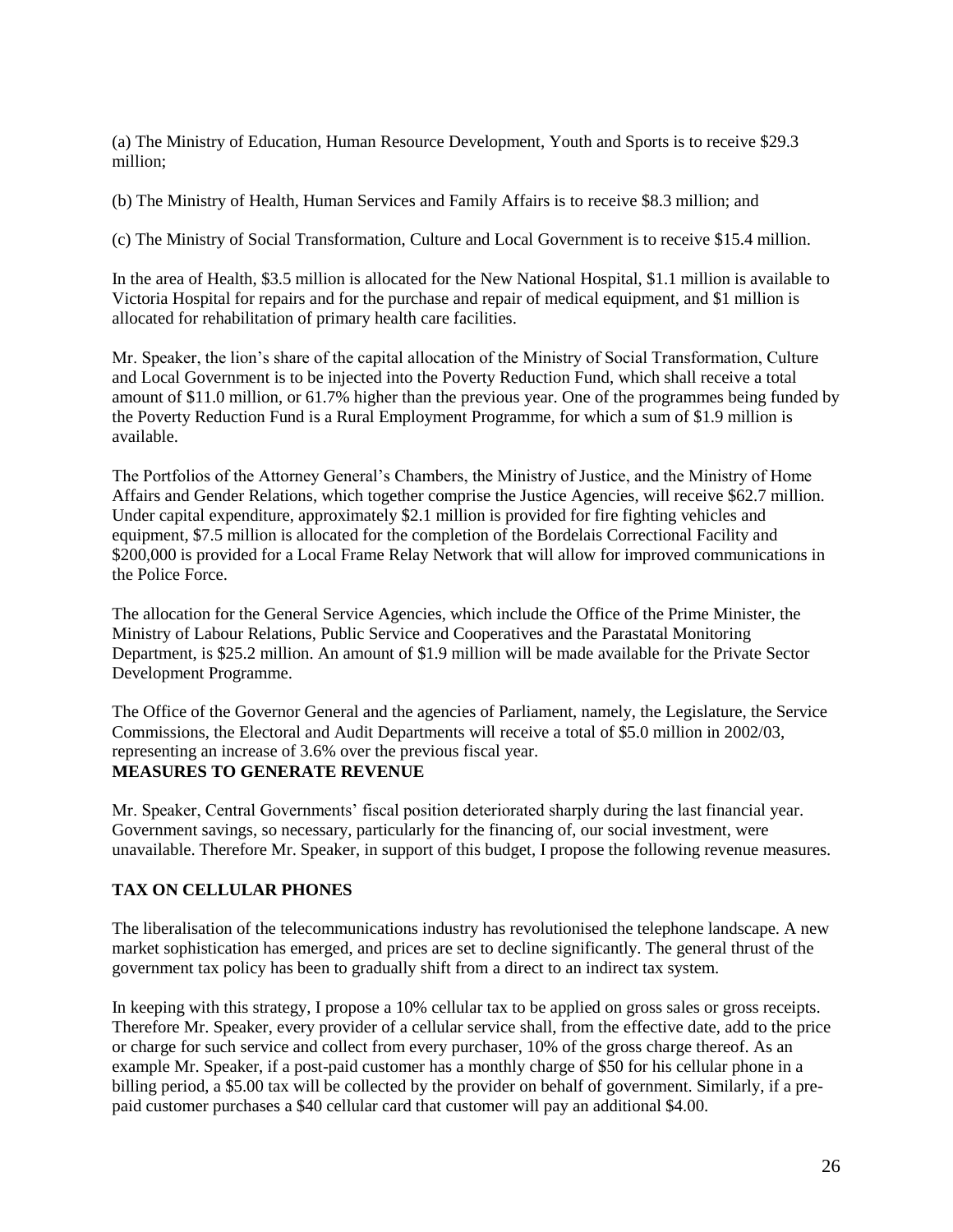A similar tax will be introduced in respect of cellular telephones used by visitors to Saint Lucia. Our airspace is a resource to be used wisely. Implementation of this tax will entail some adjustments to the present billing system of current and future service providers. The tax will be added to the call charges before the final billing process.

Let me make it clear Mr. Speaker that this tax will apply *Only* to the cellular service and *NOT to Regular*  **Telephones.** This measure will take effect on May  $4<sup>th</sup>$  2002, and all providers and sellers will be required to remit all sums due to Central Government no later than the  $15<sup>th</sup>$  of the succeeding month.

#### **EXCISE TAX ON MOTOR VEHICLES**

Mr. Speaker, over the past decade there has been a significant and rapid expansion in the used car market and an accelerated decline in market share of the new vehicle dealers. In the process, we have experienced:

1) extreme congestion on our motorways; and

2) substantial accumulation of derelict vehicles, which is hazardous to the environment. Importantly too, Mr. Speaker, when the Government deregulated the sector in 1999, allowing for greater competition in the market, it was never intended to encourage under-invoicing or for that matter the consequential loss of revenue.

Consider Mr. Speaker, the following statistics, when the periods April to December 2000, and April to December 2001 are compared. Imports of used cars more than doubled, from 1,366 units to 3, 427 yet the total value of the vehicles as assessed by Customs declined from \$23.4 million to \$19.3 million: a drop of 21%. The assessed duty liability declined from \$15.9 million to \$9.8 million, a drop of 38%. This situation is alarming. So, while there was an increase in imports, the customs value dropped by 21% and the assessed duty by 38%.

The present situation is untenable for many reasons, Mr. Speaker. The secondary market for used cars is virtually dead. Persons who purchase new cars are unable to resell their vehicles, as second purchasers prefer to buy imported used cars. Banks who repossess used cars are discovering that they are unable to attract buyers. Much as I believe, Mr. Speaker, that individuals have a right to own vehicles, the current situation is untenable.

Against this background, Mr. Speaker, I propose the following changes in respect of the importation and applicable duties and charges for motor vehicles of heading 8703 of the Customs Tariff:

1) Firstly, I propose to remove the five year age limit on the importation of used vehicles.

2) Effective May  $4<sup>th</sup>$  2002, the Excise duty for vehicles classified under Tariff Head 8703 will be reduced by 10 percentage points. By way of example Mr. Speaker, a motor car of a cylinder capacity exceeding 1500 cc but not exceeding 1800 cc, which currently attracts excise duty of 40.5% of the customs value will now attract a 30.5% rate.

3) The following changes to the Environmental Levy Act are also proposed: a) New Vehicles \$1,000 b) Used Vehicles – i) up to 2 years \$6,000 ii) exceeding 2 years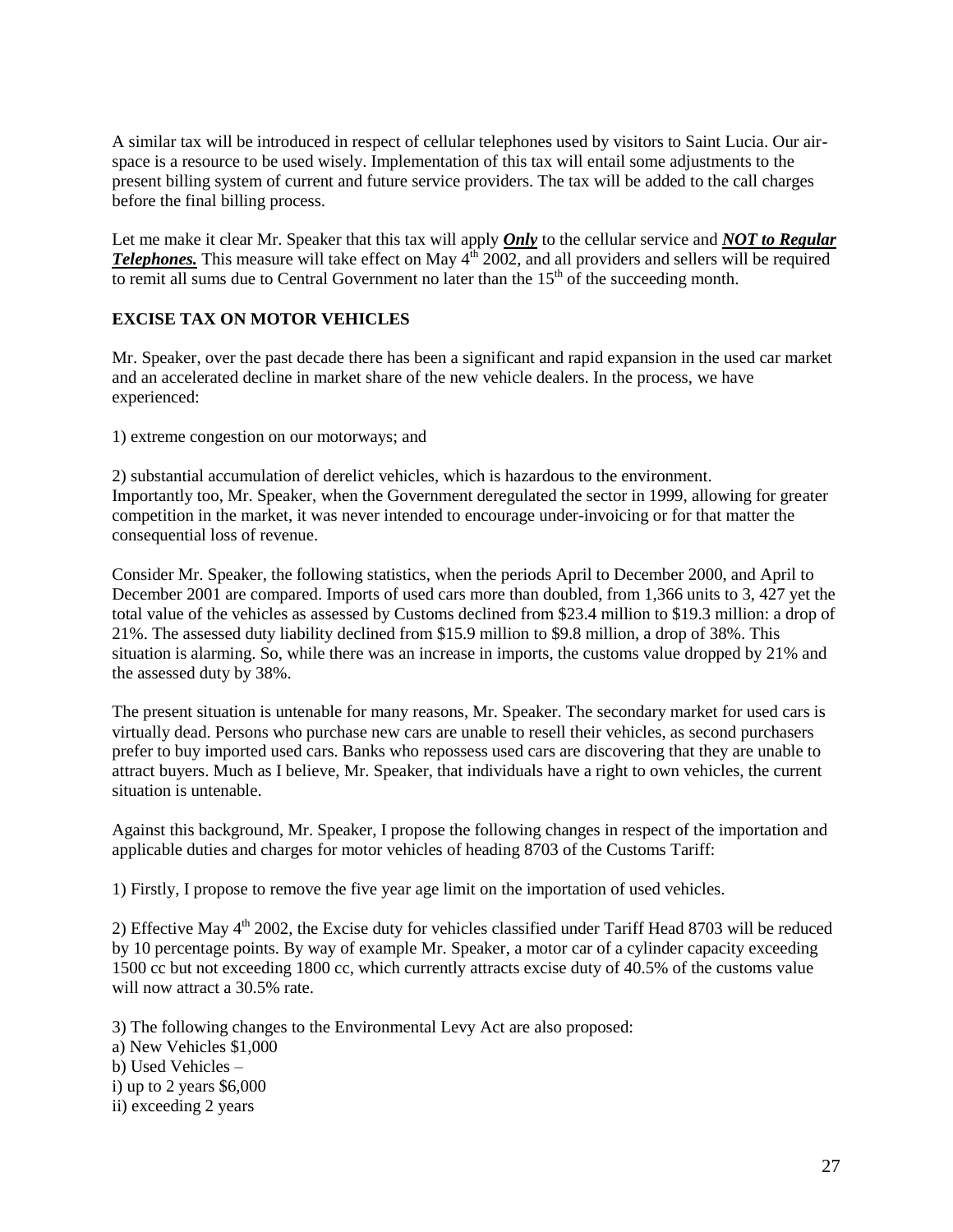but not exceeding 4 \$9,000 iii) exceeding 4 years \$12,000 This measure is expected to increase revenue intake by approximately \$3 million. I wish to emphasize that the foregoing will not affect the duty-free importation of vehicles by returning residents.

# **PETROLEUM PRICES**

Mr. Speaker, in the 1998/99 Budget Presentation, I introduced two significant reforms in respect of petroleum pricing. The consumption tax on gasoline and diesel was fixed at a desired rate of \$2.85 per gallon, which includes a \$0.45 per gallon consumption tax to compensate for the removal of the annual vehicle licence fee and allowed to fluctuate within a range of plus or minus 10 cents. Therefore if the world price of these fuels changed, pump prices would change in line. In so doing, both the consumer and the state would have benefited or shared in any possible gains or losses.

The benefits of this arrangement for the average consumer were realised when, in October of 1998, gasoline prices were reduced in line with a fall in world market prices. However, conditions on the world market have changed dramatically and world oil prices have since sky-rocketed. As a consequence, except for a brief period between October  $1^{st}$  2001 and March  $4^{th}$  2002, the desired consumption tax rates for both gasoline and gas oil (diesel) have not been realized.

The strategy of absorbing increases in the world price of oil through reductions in consumption tax intake represented a deliberate attempt by the government to control inflation. This policy was very costly, but was necessary to maintain macroeconomic stability.

Allow me, Mr. Speaker, to draw to the attention of this Honourable House the cost to Government of not adjusting gasoline prices. Between 1999 and 2001 Government lost a total, of EC\$ 48,826,958.66 in revenue in order to control price inflation. Honourable members should also note that, had a partial adjustment not been made on October 16, 2000, the loss in 2001 would have been substantially higher.

Based on the current world price of petroleum, the government currently subsidises domestic petroleum purchases by \$1.14 per gallon. Indeed Mr. Speaker, every time an individual purchases one gallon of petroleum the government effectively pays \$1.14 of the cost. In the light of the fact that oil prices depend heavily on economic and political factors, which at the moment are very volatile, indications are that world market prices will increase further.

Failure to adjust domestic prices to reflect world prices will result in the further loss of significant revenue for this financial year.

Mr. Speaker, with inflation decreasing from 3.6% to 2.1%, the government has decided to abolish the policy of absorbing the full effect of increases in the price of oil. Therefore, we have no choice but to utilise the pricing mechanism announced in the 1998/99 budget effective May 5, 2002. If followed, petroleum prices would be as follows:

| Unleaded gasoline | \$8.11 |
|-------------------|--------|
| Gas Oil (diesel)  | \$7.11 |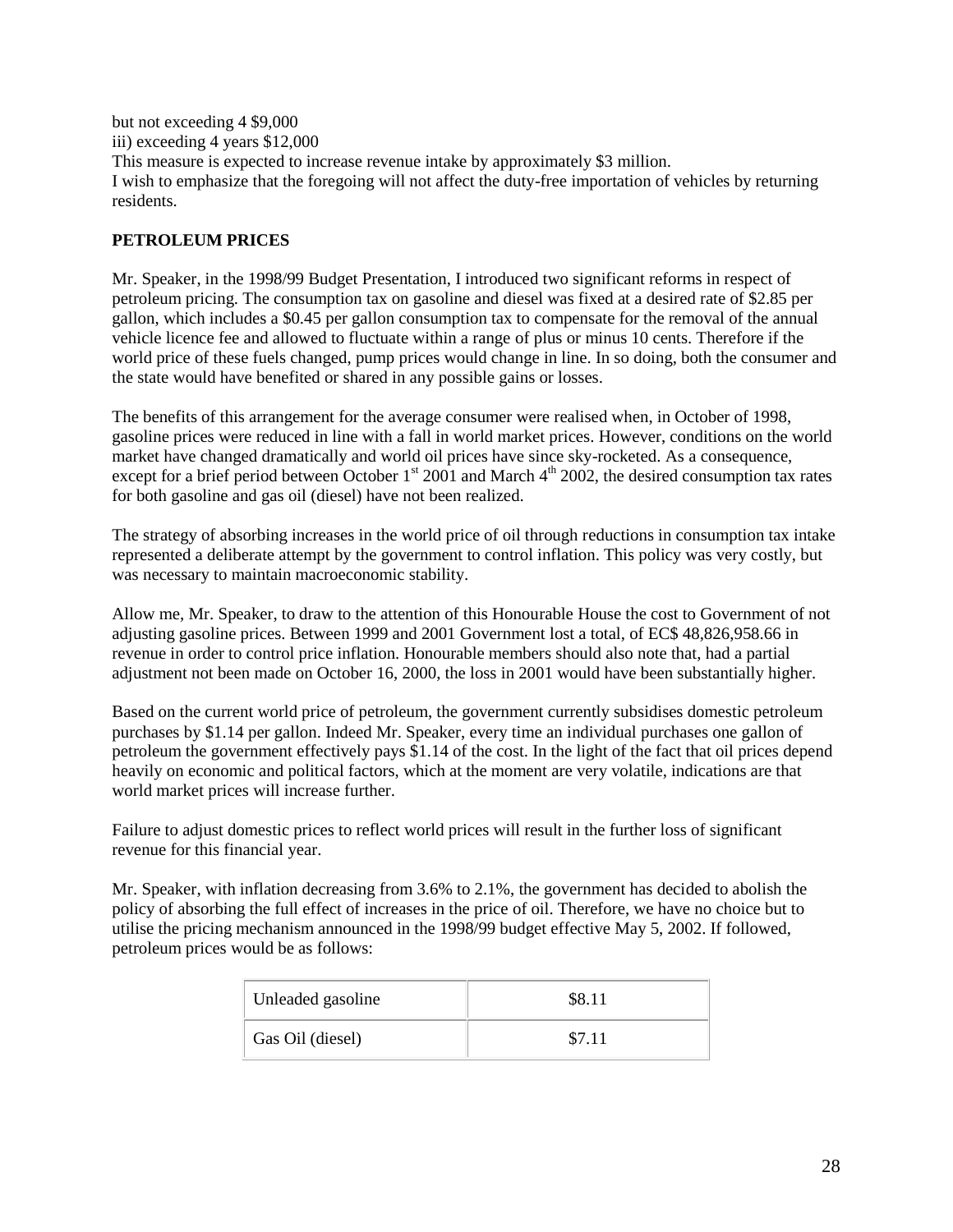However, the government is conscious of the effects of such a substantial charge on the average consumer and will continue to subsidize petroleum prices by 36 cents per gallon. Therefore, petroleum prices will be as follows:

| Unleaded gasoline | \$7.75 |
|-------------------|--------|
| Gas Oil (diesel)  | \$7.00 |

Mr. Speaker, part of the increase will be used to address the concerns of the dealers and suppliers.

#### Mr. Speaker, **I want to emphasise that the price of Kerosene and LPG (cooking gas) will not be altered**.

The fiscal performance of the economies of the OECS has been severely affected by the upward movement in world oil prices. Mr. Speaker, the countries which have attempted to absorb the price effects without any adjustment have come under tremendous fiscal pressure. St. Lucia has taken a more balanced approach by protecting consumers through potential subsidization and ensuring that the fiscal position is not eroded.

Mr. Speaker, the options are clear. Either we borrow to subsidise the cost of fuel or we make the adjustment needed. It is not an easy decision, but let us do what has to be done.

Government will continue to monitor and analyse the developments in international oil prices and in keeping with the spirit of the 1998/99 budget will make further adjustments where necessary.

In order to provide some level of relief to our fishers, the cost of local fishing licenses will be reduced from \$25 to \$5 per annum. This is the minimum amount required to cover the statutory costs of licensing vessels for sea worthiness and safety. The new fee for fishing licenses will be in effect from 1 April 2002.

# **TICKET TAX FOR MARKETING**

Mr. Speaker, the point has been made that there can be no tourism without marketing. As Honourable Members have noted, marketing for tourism takes money, significant sums of money. This year's marketing budget is 20 million dollars.

All regional economies that depend on Tourism as their lead sector are under extraordinary fiscal stress at this time. Money for marketing must, however, be found somewhere.

At the Nassau Summit on Tourism it was proposed by hoteliers that a regional marketing fund be established by levying a tax on all tickets purchased by travelers to the Caribbean. This proposal is attractive, but care would need to be exercised in selecting the rate of the tax, lest it becomes a disincentive to travellers.

The principle of levying a small charge on persons enplaning to the Caribbean was introduced in Bermuda in January 2002, albeit to meet increased security costs. Likewise, all visitors to Grenada pay EC\$ 20.00 as a "Facilitation Fee", regardless of origin.

Saint Lucia proposes to follow the lead of Bermuda. Effective July  $1<sup>st</sup>$ , 2002, all persons enplaning to Saint Lucia, will be required on purchasing their tickets to pay a fee of U.S. \$5.00. This revenue will go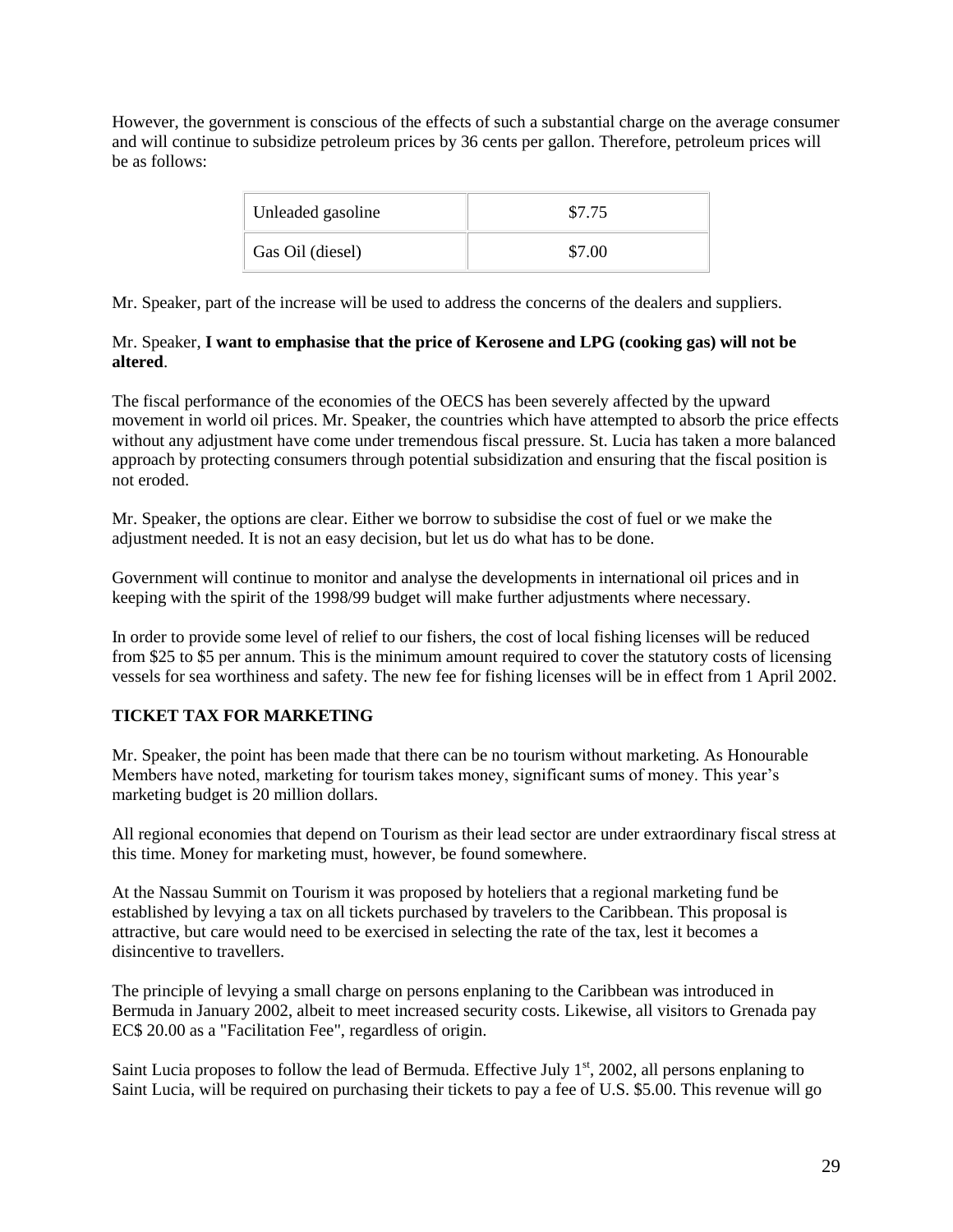towards marketing of our tourism product. It is expected that this measure will yield EC\$ 2.7 million dollars.

The introduction of such a fee is nothing new. Saint Lucians who travel to the United States pay the U.S. Government approximately EC\$ 110.90 in airport taxes, while those who travel to the United Kingdom pay approximately EC\$ 110.40. The traveler is not aware that he or she is paying those charges since they are included in the ticket price.

## **INCREASE IN CONSUMPTION TAX ON TOBACCO**

Mr. Speaker, in the 1998/99 Budgetary Statement, I announced an increase in the Consumption Tax on cigarettes, cigars, cheroots and cigarillos. Apparently, this increase did not deter or discourage smoking, even among my parliamentary colleagues who should set the example.

In the circumstances and given the clear medical advice to limit and discourage smoking, I propose to increase the consumption duty on tobacco and tobacco products by 15%. A certain percentage of the revenue raised by this initiative will be given to the St. Lucia Cancer Society to intensify its work in cancer screening throughout the country.

# **CAPITAL INVESTMENTS**

Mr. Speaker, In the 2001/2002 Budget presentation, I alerted Honourble Members to the plans of the Government to provide a secondary school place for every child. The road is now clear. I am pleased to present the financial details of the programme to ensure that our children can become productive and globally competitive citizens of the new Century.

#### **THE ROAD TO UNIVERSAL SECONDARY EDUCATION**

Government has increased access to secondary school substantially over the last five years and we are now on the threshold of realizing Universal Secondary Education. The new O.E.C.S. Education Development Project, financed with the assistance of the World Bank, will help to make this a reality and significantly improve the quality of education. The importance of this project to the future of education and our overall development cannot be over-stated.

The total cost of the new project, including investment and recurrent costs, is US\$19 million or E.C. \$51.3 million dollars. This will be financed by a combined World Bank/International Development Agency loan and credit of US \$12m, together with counterpart funding of US\$2.8 million. An additional US\$3.4 million in recurrent cost will be financed from the education budget, and grant funding of US\$0.8 million will come from the British Department for International Development.

The targets to be attained by this project include:

Creation of an additional 1,785 secondary school places through the construction of two additional secondary schools. The new schools will be constructed in Gros Islet and Anse La Raye.

Upgrading of 420 existing spaces from Senior Primary to Secondary, by expanding, upgrading and rehabilitating existing schools in Micoud and Dennery (including the conversion of the Grande Riviere Senior Primary to secondary status).

Increase in our net enrollment rates at secondary level from 64% to 77% by 2006; This project will be complemented by the following institutional strengthening measures:

(a) improving the quality of teaching and learning;

(b) improving governance and management; and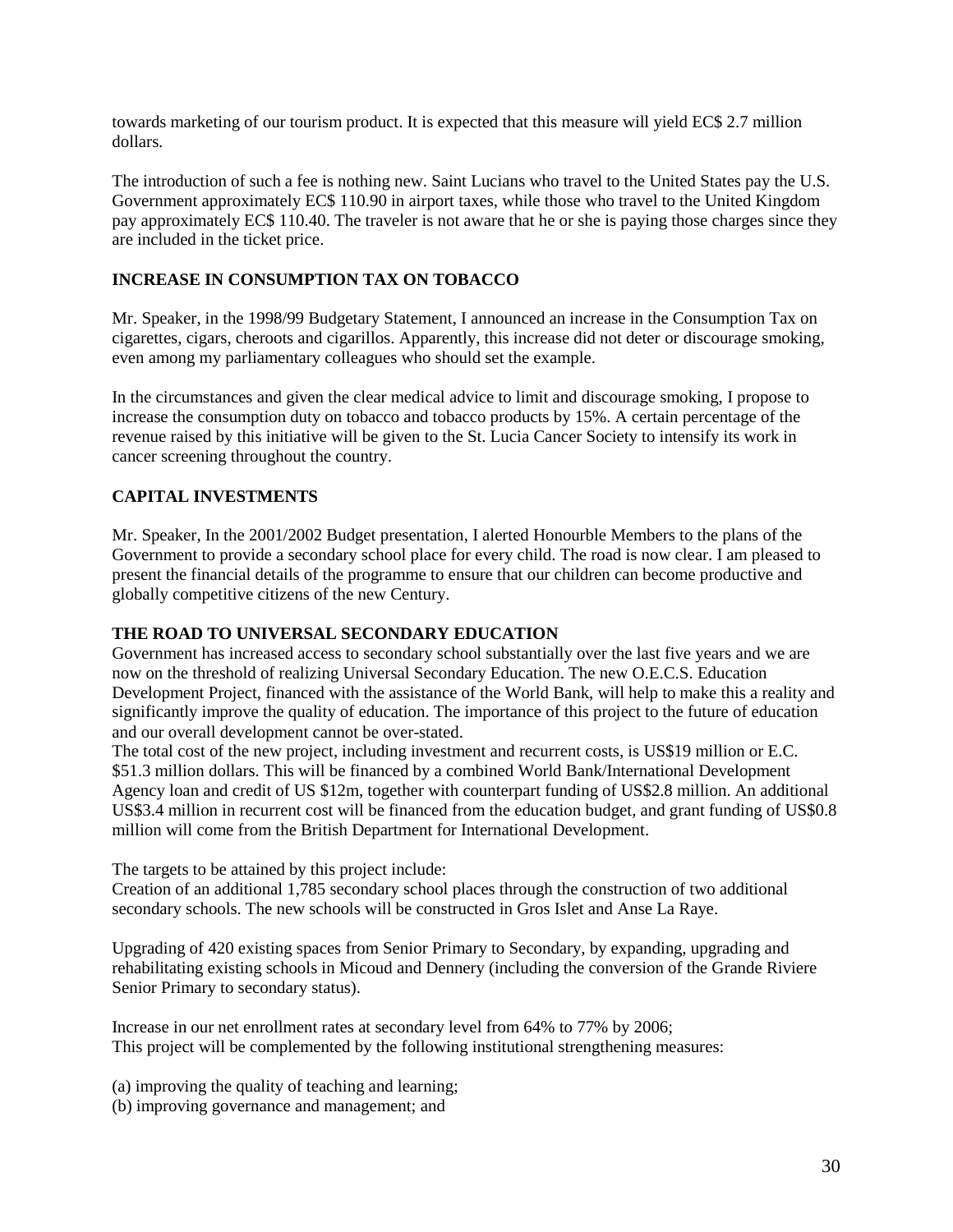(c) redesigning the common entrance exam.

On completion of this project, the dreaded Common Entrance Exam will be completely redesigned. Instead of a do or die, one shot exam, students will be continually assessed throughout their primary education career in both academics and other areas to determine their readiness for secondary education.

#### **NEW PSYCHIATRIC HOSPITAL**

Mr. Speaker, if one of the tests of modern civilization was a society's treatment of its psychiatric patients, then Saint Lucia would surely fail. What we have inherited as a psychiatric institution is an affront to humanity. We must build on the efforts of the former Minister of Health, Hon. Sarah Flood-Beaubrun, and put an end to the indignity endured by patients at Golden Hope. We will shortly do so with the support of the People's Republic of China.

On completion of the National Stadium, technicians of the Government of the People's Republic of China will commence design work for the construction of the new Psychiatric Hospital. It is anticipated that construction will commence in early 2003. The hospital will be located at a site near La Perle, Marigot.

#### **APPROVED FUNDING FOR NEW HOSPITAL**

Mr. Speaker, Honourable Members will recall that I advised that the Government of Saint Lucia intended to construct a new hospital to replace Victoria Hospital. I am pleased to report that arrangements for the funding of the construction of the hospital have been finalized with the European Union. The new hospital will be constructed at a cost of Euro 29.9 million or E.C. \$67.16 million dollars. Of that amount, E.C. \$55 million is allocated to construction works and E.C\$12 million is earmarked for the provision of equipment and supplies. Of the \$67 million, funding has been secured from the European Union for E.C. \$65.756 million leaving a balance of E.C. \$1.344 million to be funded by the Government of St. Lucia.

The pre-feasibility study is now complete and Government has authorized the next stage, that is the design of the hospital, engagement of consultants, preparation of the construction tender dossiers, the launch of the construction tender process and the evaluation of tenders.

Consistent with the practice of this Government, the principal stake-holders, our doctors, administrators and nurses will be engaged in the design process.

# **ROAD REHABILITATION AND CONSTRUCTION**

The road network is of vital importance to the economy of St. Lucia. Accordingly, the Government of St. Lucia recognizes the importance of maintaining the road network and has initiated a comprehensive rehabilitation programme.

Mr. Speaker, I have, in a previous budget, already dealt extensively with the major components of the Road Development Programme, and will not bother the House, once again, with its full details. **Agricultural and Economic Feeder Roads**

A sub-component of the Roads Development Programme is the formulation of a Tertiary Roads Programme or, as it is commonly referred to, the Agricultural and Economic Feeder Roads Programme.

The main goal of this programme is to develop a prioritized programme of road maintenance, rehabilitation and reconstruction works for St. Lucia's 460 kilometers of Agricultural and Economic Feeder Roads.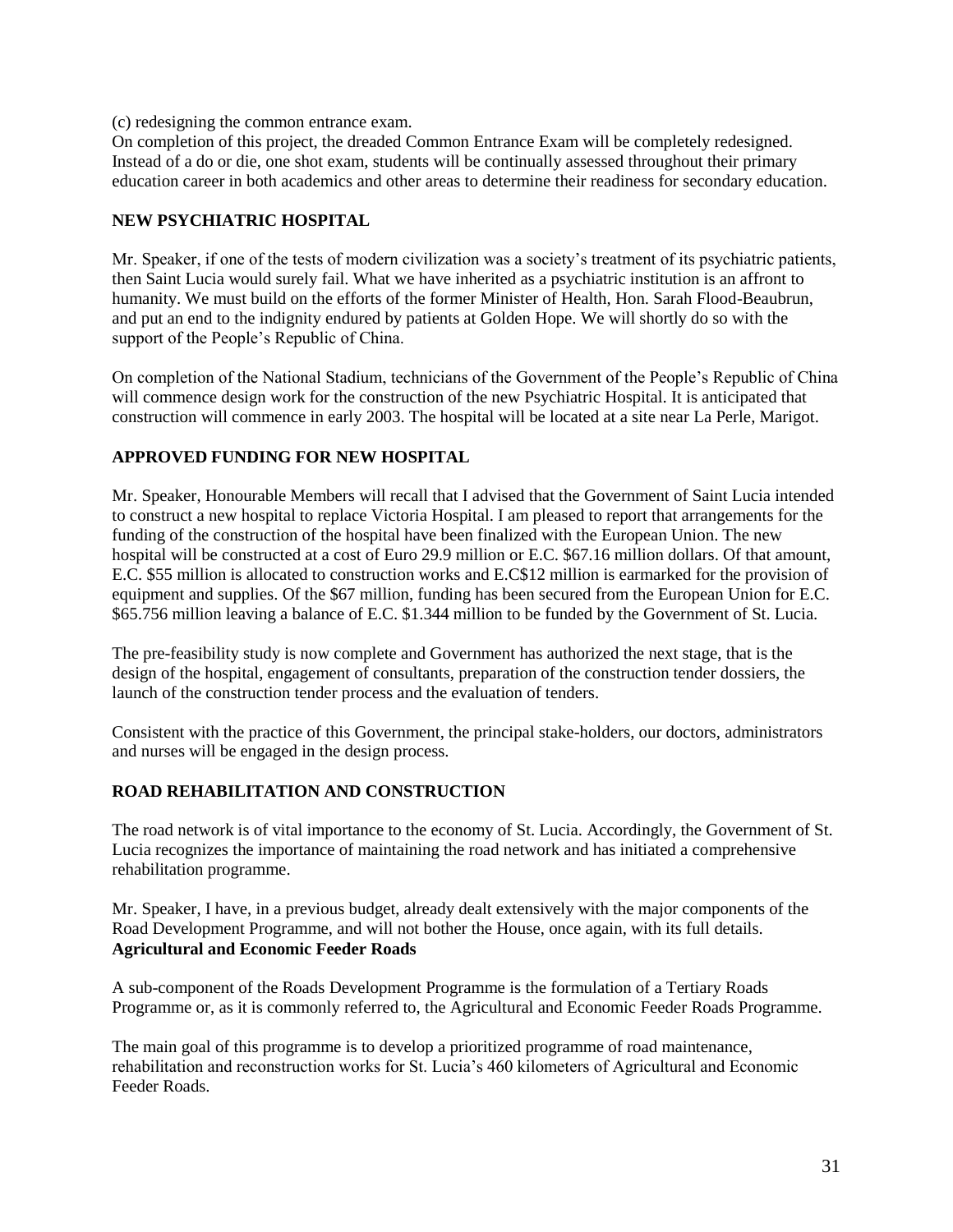The feeder road network represents a significant and expensive part of St. Lucia's infrastructure in general, and road infrastructure in particular. The network plays a major role in our economic and social life and constitutes an important national asset. During the past two decades the condition of the Agricultural and Economic Feeder Road network has deteriorated quite significantly. Greater attention will now be paid to feeder road maintenance in order to halt the deterioration.

In pursuit of a systematic approach to this initiative, the Government of St. Lucia has approached the French Development Bank, Agence Francaise de Developement (AFD) to undertake a feasibility study to identify a sub-programme of priority Agricultural and Economic Feeder Roads for immediate rehabilitation. AFD has provided grant funding for the implementation of the study.

The study will target about 100km of roads, in particular, roads of economic and agricultural value.

The duration of the study will be four to five months. If the project is feasible then actual implementation should begin in April 2003.

In this financial year, I propose to allocate the sum of EC\$500,000 to the Ministry of Communications and Works to facilitate emergency works on critical aspects of the Agricultural and Economic Feeder Roads Programme, thereby bringing some measure of relief to road users, while we patiently await the conclusion of the AFD funded study.

#### **Reconstruction and Rehabilitation of Roads**

Mr. Speaker, the Government plans to undertake the reconstruction and rehabilitation of roads not earmarked for improvement in the Road Development Programme or the Agricultural and Economic Feeder Roads Programme.

Below are some of the roads identified for inclusion under this project: Paix Bouche – Bougis Bois Jolie Derriere Morne Victoria – Martin – Mongouge – Le Riche Millet – Venus Cas en Bas Coolie Town main road (Ti Rocher- Fond D'or- Couville) Augier – Cartier La Pointe (Patience)

Provision has been made in the Capital Estimates for the expenditure of EC\$4 million towards the implementation of this project.

#### **Bridges and Culverts**

In 2001, the Ministry of Communications, Works, Transport and Public Utilities undertook an inventory of over 50 bridges island wide. As a result, two bridges have been identified for rehabilitation in this fiscal year: the Belmont Main Bridge and the Vigier Bridge. An amount of EC\$600,000 has been allocated in the Capital Estimates for the repair of bridges.

#### **CASTRIES FIRE STATION**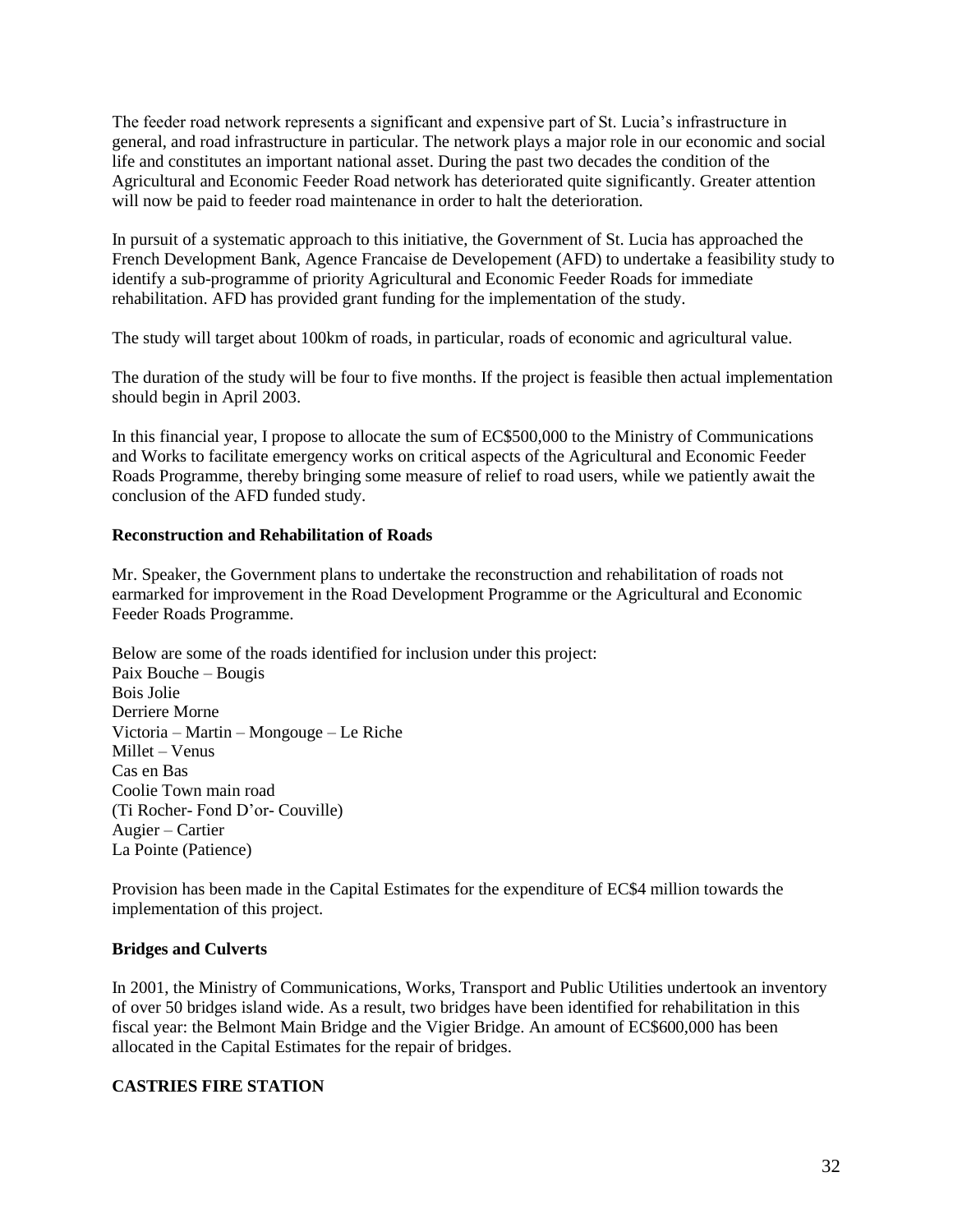Mr. Speaker, the Saint Lucia Fire Service has long complained about the inadequacies of the location of the Castries Fire Station. Among its many disadvantages, the current location is hampered by:

(1) An immediate environment that is susceptible to flooding;

(2) A structurally unsound building

(3) An access that is impeded by a main roadway that runs along the response route;

(4) A traffic control light that is located to the front, the only response route; and

(5) Limited yard space that impedes the maneuverability of personnel equipment. Moreover, Mr. Speaker, in the study entitled "An Urban Design Strategy - Castries 2020," the consultants recommended that the Government relocates the Castries Fire Station to release the present site for port related commercial activity.

The St. Lucia Fire Service has recommended to Government an appropriate site and this is presently being actively considered.

# **POLICE STATION FOR BEXON**

Mr. Speaker, we all agree that strengthening our security services to deal with increasing crime is a pressing need at this time.

For this fiscal year, Government will embark on the construction of two new police stations in the villages of Dennery and Micoud to replace the existing buildings which are dilapidated. These projects will be financed under BOLT arrangements with NIPRO, costing the government approximately \$1.9 million each.

In addition, the Government proposes to construct a new police station in the Bexon community as part of its efforts to curb and reduce the incidence of crime. Official statistics indicate that incidents of crime are particularly high in the Castries South East Community. Moreover, praedial larceny is rampant and uncontrollable. The farmers need help; so too do the citizens who must confront criminal behaviour on a daily basis.

# **CONCLUSION: OUR COUNTRY AT THE CROSSROADS**

In the eyes of its many citizens, the Caribbean is at a recognizable crossroad.

Across the region, very few countries have the luxury of certainty. The old familiar roads to economic growth are now complex highways, and the traffic is intense. We are at the crossroads, and our selfreliance is, being severely tested.

But a crossroad need not be a place of imminent crisis, for it is also a nexus of need and opportunity. It is a junction where we recognize the need to make definitive decisions about our future, at a point where we actually have the opportunity to choose new directions from a map of options. If we are already on course, we should proceed. If not, we adjust and move on.

Many of us did not even notice, even when our own societies, our own businesses, were experiencing phenomenal growth. We saw ourselves as sleepy little islands, grateful for the handful of curious allies and adventurers paying us scant attention. We still do not appreciate that the Caribbean is not just at a